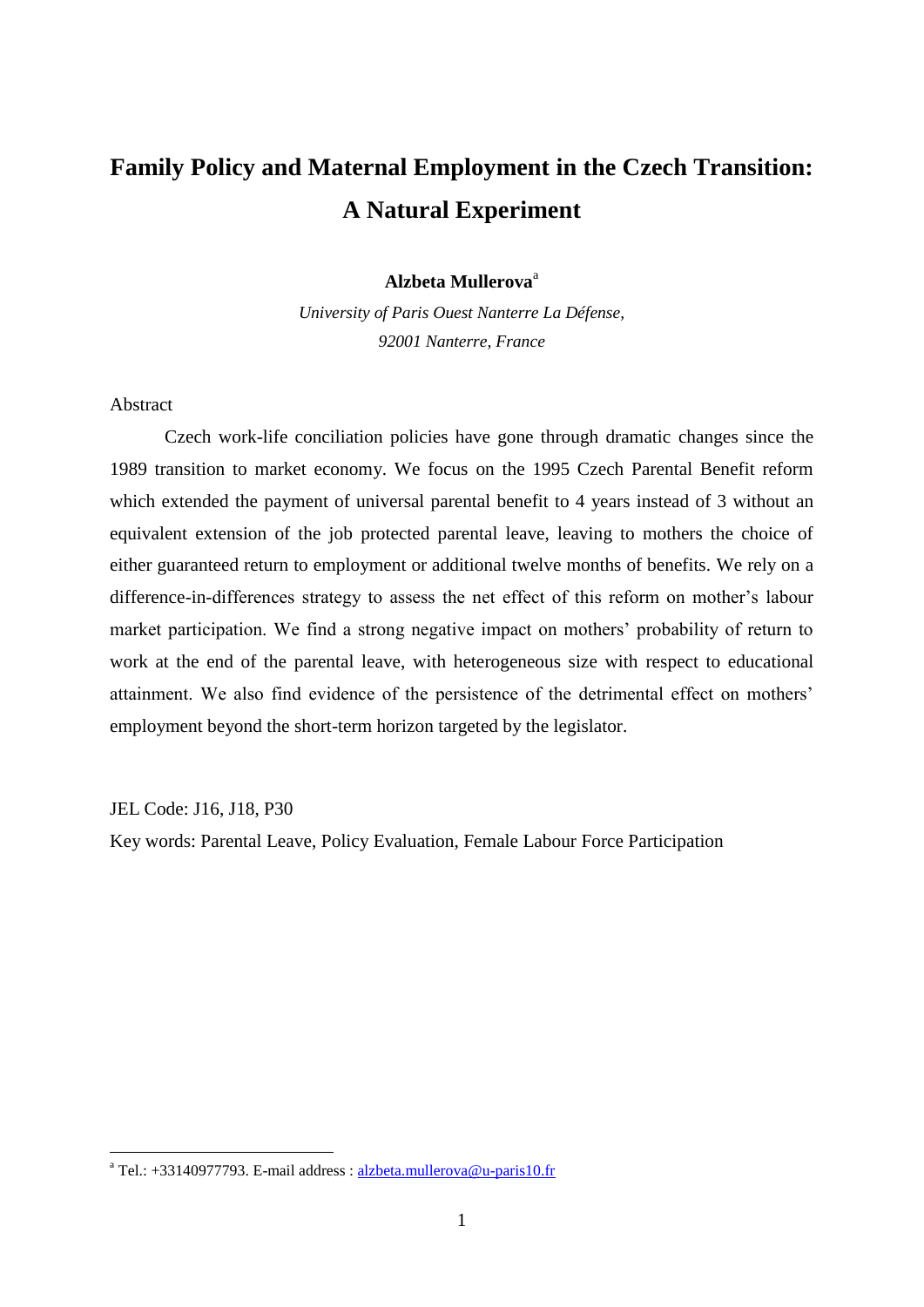## **1 Introduction**

1

In 1989, the centrally-planned Czech economy collapsed and the transition to a market economy led to major welfare state and labour market changes. In particular, the participation rate of mothers with young children declined steeply. In this paper, we examine the effect of a specific reform of parental leave (PL) on maternal employment: in October 1995, the duration of universal parental benefit was suddenly extended from 36 to 48 months.

In the economic literature, the theoretical and empirical links between family policy and work-family reconciliation have been largely discussed in Western European countries (Ruhm, 1998; Thévenon,  $2013$ )<sup>1</sup>. In this cross-country perspective, evidence shows that PL positively affects mothers' job continuity by providing a guaranteed return-to-work. However, Lalive et al. (2009, 2014) and Schönberg and Ludsteck (2014) note, for the cases of Austria and Germany respectively, that the two components of PL (job protection and benefit payment) generate heterogeneous incentives in terms of return-to-work. In the case where paid PL is relatively long (several years) and is extended in length or coverage, maternal employment outcomes are shown to be negatively affected: Piketty (2005) and Moschion (2010) analyse the 1994 French PL reform on mothers' fertility and labour market outcomes and on the correlation between fertility and labour supply respectively, and conclude that the extension of PL coverage induced by the reform has a negative impact on the participation rate of the eligible population. While literature usually focuses on mothers' labour supply, Ekberg, Eriksson and Friebel (2005) evaluate the impact of a Swedish PL reform on fathers' work-family balance outcomes, and conclude that although a month of PL reserved for fathers increases the time spent with their new-born children, it does not impact the division of childcare tasks in the medium run.

The interest in PL reform evaluations is consistent with the growing importance of the issue of female labour supply in the eyes of international institutions (European Commission, 2013; Todd, 2012). However, as far as we know, no empirical family policy evaluation has been conducted in the Czech Republic, and very few in post-transition Central and Eastern Europe (Balint and Kollo, 2007; Lockshin, 1999). This finding is even more surprising given the relative length and coverage of their PL schemes, which generate sizeable public expenditure and potentially far-reaching labour market outcomes.

 $1$  Ruhm (1998) finds that PL schemes, while increasing the gender wage gap, are positively correlated with mothers' labour market attachment. Appropriate PL duration and childcare policies can help to support both fertility and employment rates (Thévenon, 2013).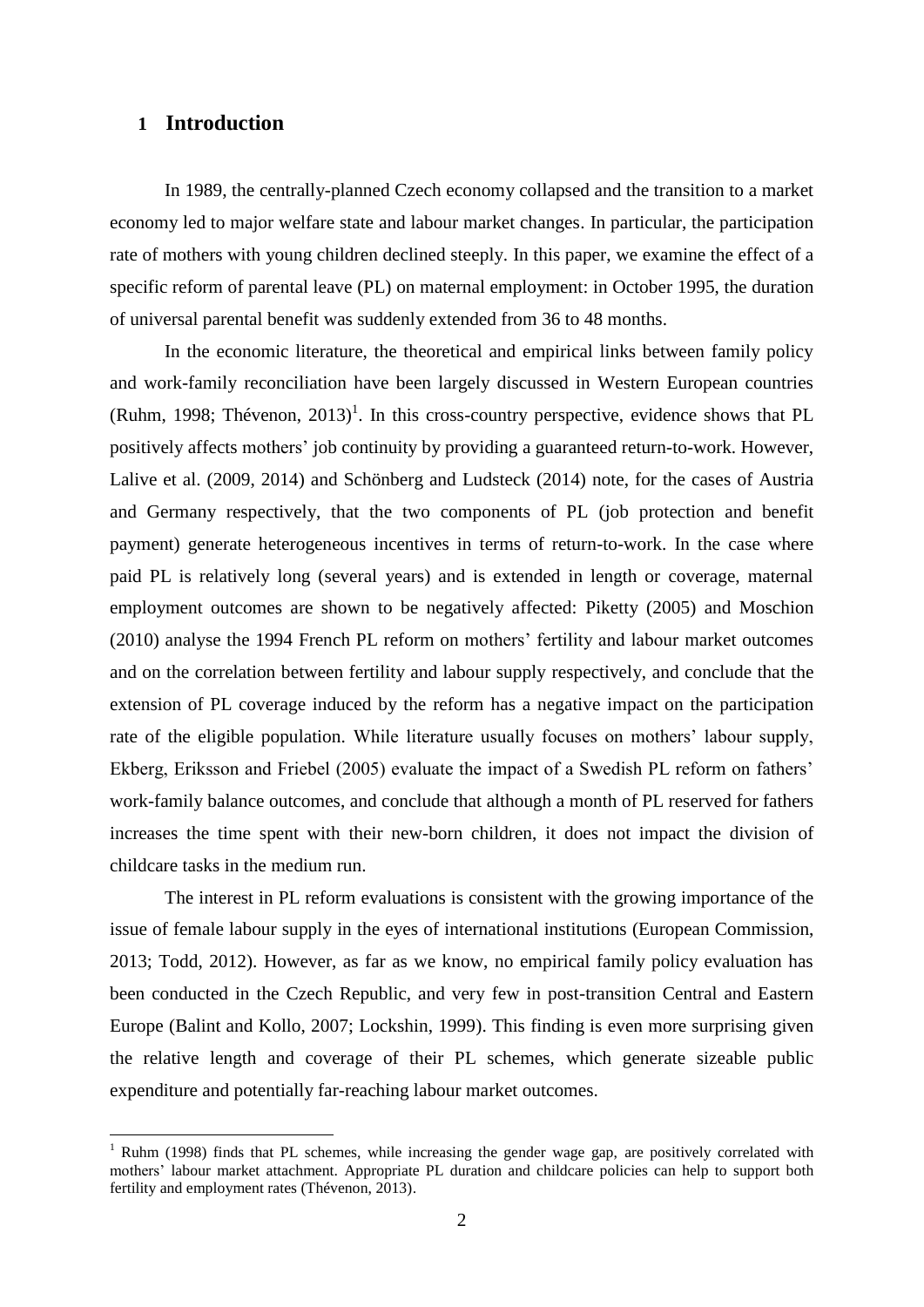In this paper, we analyse a major reform of the Czech PL scheme, which remodelled long universal paid PL (three years) by disconnecting the job protection duration from the benefit payment duration. In 1995, the parental benefit duration was unexpectedly increased by 12 months compared to the job protection period, which remained unaffected (36 months). The predicted effects of this extension on mothers' labour supply are equivocal, since they are pulled by the cash transfer effect, not by the job protection effect. The extension of parental benefit increases the replacement rate and decreases incentives to return to work: the explicit goal of the reform was to maintain mothers in their role of out-of-market caregivers for a longer period. We assess whether and to what extent the goal was reached in terms of employment probability at the end of the job-protection period and beyond. This reform was announced and implemented on October  $1<sup>st</sup>$  1995, as a last-minute amendment to the State Social Support Act. Therefore this legal change came as a surprise, and represents an interesting case of natural experiment. All current and future recipients of parental benefit (i.e. mothers of children less than 3 years old at the date of the reform), became eligible for the extension. As a consequence, mothers were given the choice either to return to their previous employment at the end of the job-protected 36 months, or to give up the job protection and receive 12 extra months of benefits on the condition of taking full-time care of their young children. This reform was part of a re-familizing policy trend, but also an attempt to ease the pressures on the emerging labour market. As such, the objective of this paper is to assess the impact of this reform on mothers' labour supply and to disentangle the economic context of the reform from its real effects, using a difference-in-differences design applied to the Labour Force Survey. The results show that a large causal effect exists: the reform significantly lowered mothers' probability of employment at the end of PL, with the estimated effect ranging from 15% to 25% depending on the choice of the control group, and the impact is heterogeneous with respect to mothers' educational levels. Beyond the significant short-run effect, we show that mothers' employment probability was persistently negatively affected even 2 years after the end of benefit entitlement.

The paper is organized as follows. Section 2 is dedicated to the institutional background of work-family reconciliation policies during the communist era and after the transition to a market economy (2.1.), with a focus on the 1995 parental benefit reform (2.2.). Then we conduct an empirical evaluation of this reform. Section 3 presents the empirical strategy, while Section 4 discusses the data. We report the results in Section 5, and Section 6 concludes.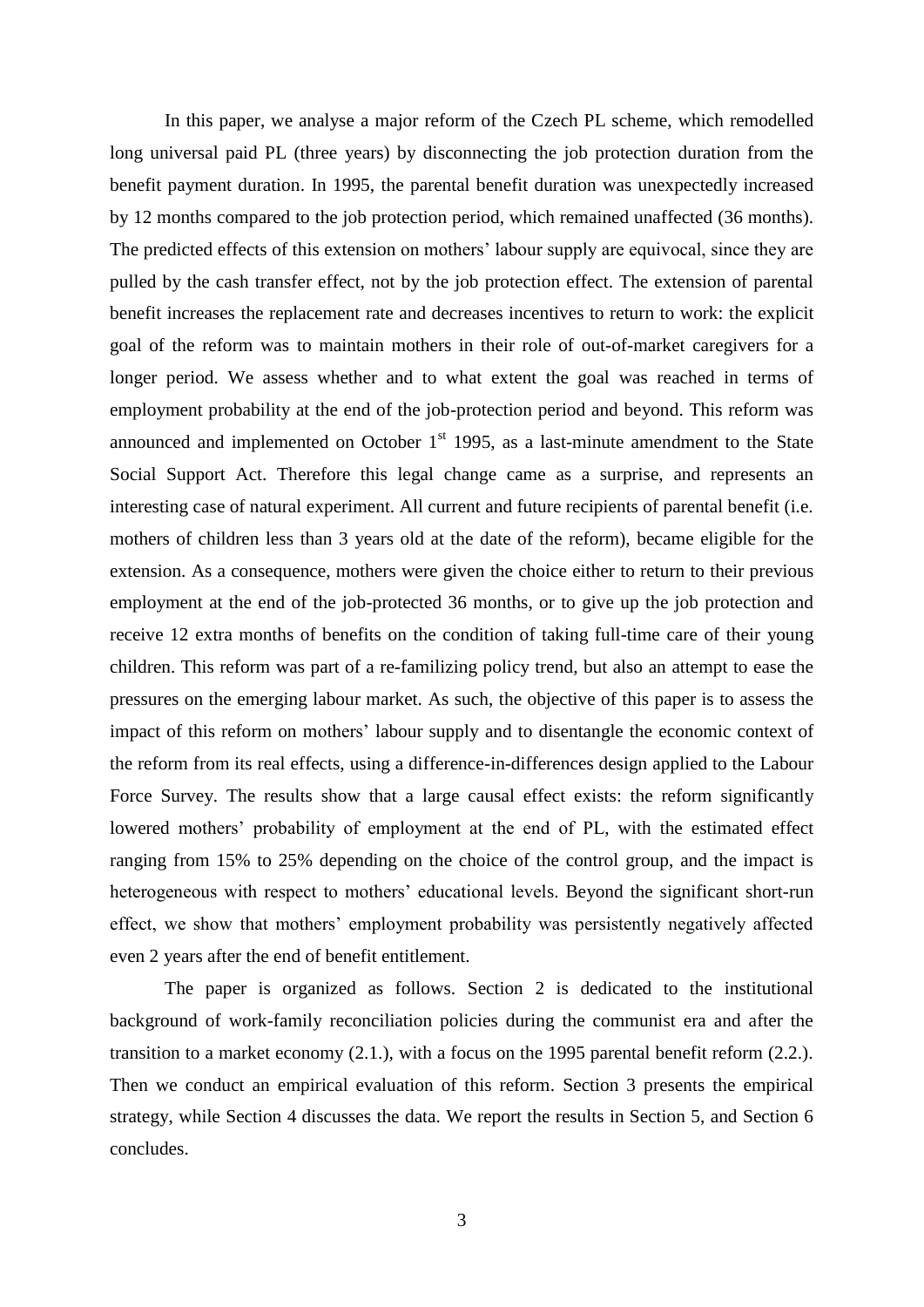## **2 Background**

1

#### **2.1 Work-family reconciliation policies and practices before and after 1989**

The Czechoslovak centrally-planned economy was characterised by strongly interventionist management of the labour force and virtually no unemployment. Obligatory employment did not apply to married women, but social and family benefits were conditioned by employment and female employment rates were particularly high compared with Western Europe (Bicakova et al., 2001). As early as 1955, women accounted for 42% of the Czechoslovak labour force (Haskova, 2007). Massive full-time female employment was accompanied by a decline in fertility:<sup>2</sup> between 1950 and 1970, the total fertility rate dropped from 2.8 to 1.9, falling below the replacement level in 1966 (CZSO, 2012). Prompted by this decline, a comprehensive pro-natalist family policy was implemented. Maternity leave was extended to 26 weeks in 1968, then 28 weeks in 1987. One year PL was established in 1964, and then extended to 2 years in 1970 and 3 years in 1989, on the condition of 2 dependent children in the household. Pre-transition family policy used two major tools: lengthening the leave for mothers with more than one pre-school aged child, and expanding the system of public day-care facilities. During the 1960s, the proportion of children attending kindergartens rose to 56% (compared with 26% in 1950), and part-time care was replaced by an all-day service for the majority of children, fulfilling the objective of taking childcare out of the family and liberating the female labour force (Haskova and Uhde, 2011). Between the 1950s and the 1980s, the proportion of children attending nurseries rose from 3% to 18% and that of children attending kindergartens rose from 26% to 81% (Haskova, 2007).

The 1989 transition to a market economy fundamentally changed the institutional context of work-family reconciliation. The previously state-controlled labour market was restructured and unemployment emerged (Svejnar, 1999). At the same time, the management of public expenditure called for less interventionist family policy and more market-based solutions to the childcare issue. There were extensive cuts to and a loss of interest in public childcare: while the supply of kindergartens decreased in line with the fertility trend, the decline in nurseries was sharper. In contrast with more than 1,000 nurseries (40,000 places) in 1990, only 60 nurseries (1,800 places) remained ten years later (Kucharova et al., 2009). The evolution of public childcare illustrates what Potucek (2001, p.201) calls "ideologically

 $2^{2}$  The fertility trend of the 1960s also reflects the wide availability and affordability of birth control.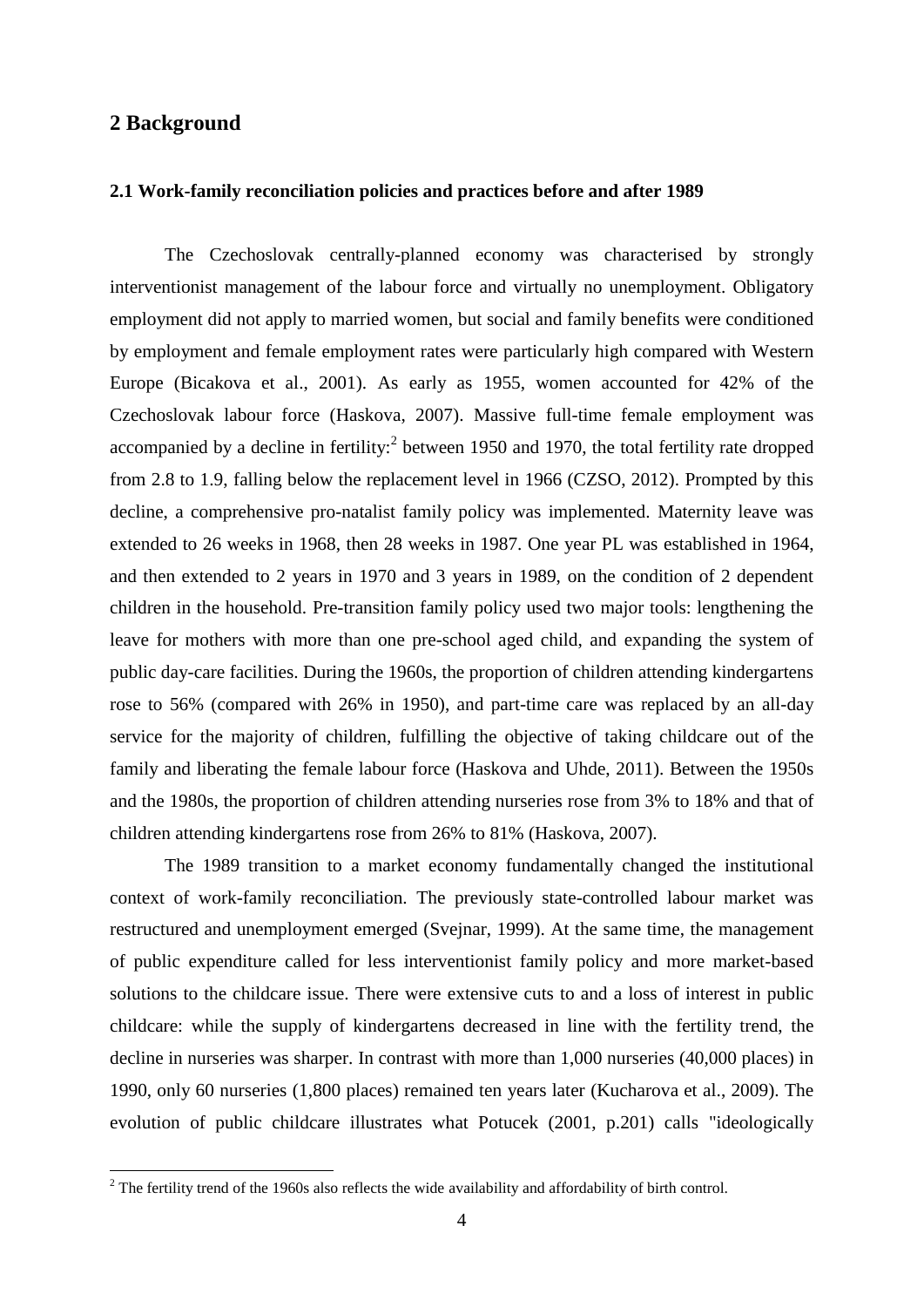induced animosity towards the institutions and policies of the welfare state". Post-transition family policy evolved in a pro-reform climate where individual responsibility was promoted as an alternative to the former state paternalism (Vecernik, 1993). Compared with the pretransition era, family policy formulated no explicit interest in either female labour supply or fertility (Sobotka et al., 2008). As a result, new work-family balance arrangements emerged. In this context of economic uncertainty, Czech women postponed or rejected motherhood, which is reflected in an unprecedented drop in the fertility rate in the 1990s (1.13 in 1999 (CZSO, 2012)). In parallel, mothers gradually withdrew from the labour market, increasing the motherhood-related employment gap<sup>3</sup> (Kaliskova and Munich, 2012). In 1990, paid PL was extended to 3 years for all children, with no other condition than the children's age. Given the rather non-interventionist political climate, this generous change in the PL scheme might appear paradoxical, but it can be seen as an attempt to relieve labour market pressures and promote social peace. Therefore, in spite of the liberal discourse and contrary to international female employment trends, the PL scheme pursues a conservative target in terms of the gender division of labour, rather than aiming to increase female labour market participation.

#### **2.2 Parental leave legislation in 1995**

Between 1990 and 1995, PL lasted 3 years, that is to say 36 months, until the child's third birthday. Parental leave, which was synonymous with the period of protected employment, was combined with parental benefits for the same amount of time. The maximum duration of leave and benefit was the same for all children; an extension to 7 years for handicapped children being the only exception. Some parents were entitled to insuranceconditioned maternity benefits and entered parental leave at the end of maternity leave, while others were directly allocated parental benefits, but this distinction had no effect on the limit of entitlement to leave and benefit, which remained the child's third birthday. In 1995, only mothers (or widowers) were entitled to maternity leave. Fathers were entitled to parental benefit but without the job security provided by PL: the number of fathers receiving benefit was negligible. Parental benefit was paid at a flat rate: 1740Kc for each household in 1995, representing 22% of the average monthly gross wage<sup>4</sup> and 79% of the monthly full-time

<sup>&</sup>lt;sup>3</sup> See Figure A in Appendix.

<sup>&</sup>lt;sup>4</sup> 7,907Kc, average monthly gross wage of employees in the civil sector of the national economy in 1995, provided by the Czech Statistical Office.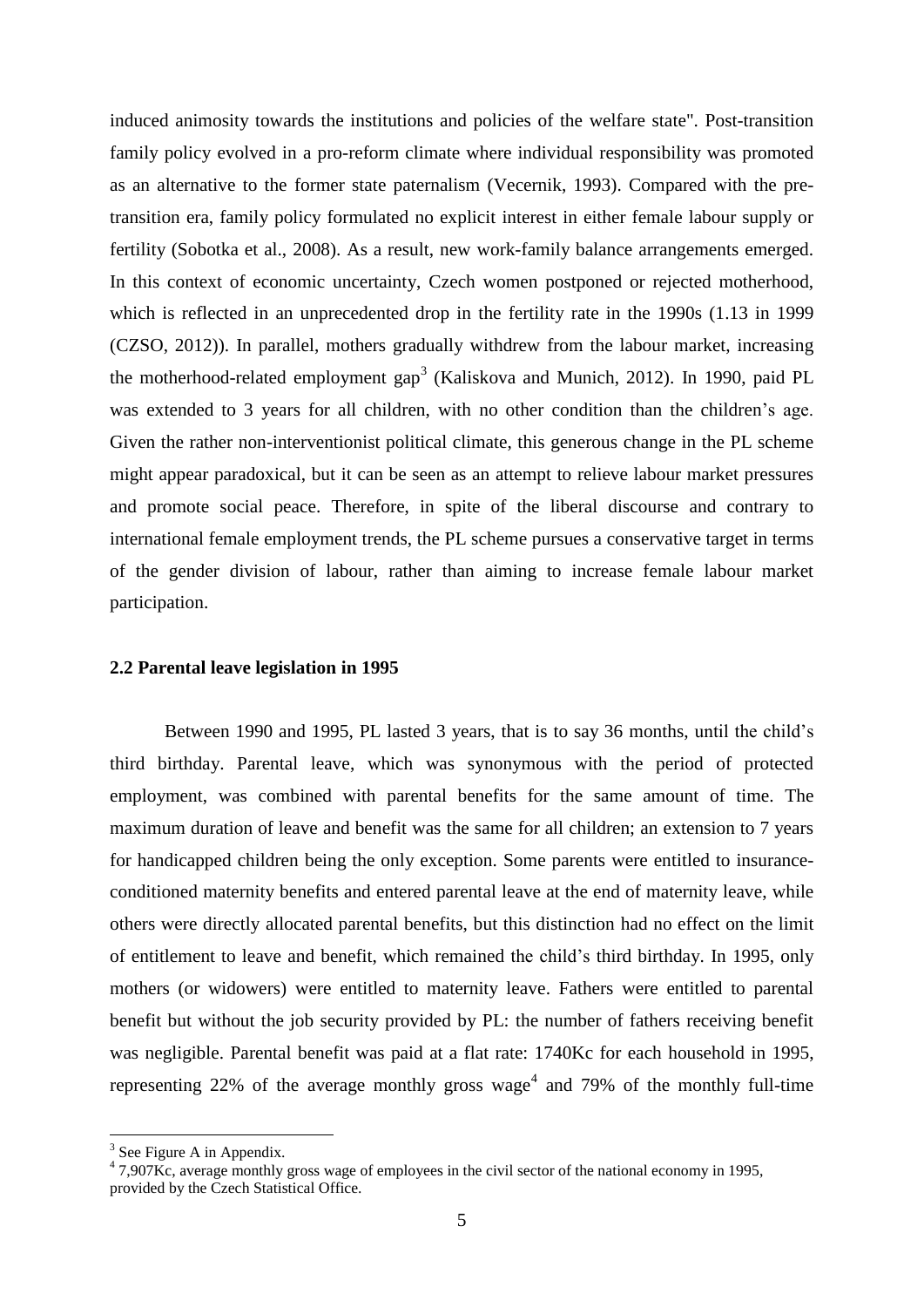minimum wage. Eligibility was universal, and the only condition was the provision of personal childcare, meaning that the children were not allowed to attend a childcare facility and the parents caring for them were not allowed to work more than 2 hours per day or earn more than 1800Kc per month.

In 1995, the Act no. 117/1995 Coll. entirely remodelled the social security system, creating three pillars: Social Insurance (including maternity benefits), Social Support (covering both universal and means-tested benefits for families with children), and Social Assistance for material needs. Within the Social Support branch, the payment of parental benefit was extended from 3 to 4 years. The amount was kept at a roughly similar level, 1848Kc per month, i.e. 19.7% of the average monthly gross wage and 74% of the monthly minimum wage. The benefit was fixed at 1.1 times the minimal subsistence income, hence meant to be reviewed periodically. The specific feature of this reform was that the benefit extension was not accompanied by any extension of the job-protected PL. Job protection, under the jurisdiction of the labour code and independent of the social legislation, was maintained at 36 months (i.e., until the child's  $3<sup>rd</sup>$  birthday). Yet the benefit duration was increased to 48 months (until the child's  $4<sup>th</sup>$  birthday). As a consequence, after the reform, parents coming to the end of the three years had to choose either to return to employment or to receive 12 more months of benefit, no longer accompanied by job protection. For mothers who did not have a job to return to, their alternative to the 12-month benefit extension was the 6-month unemployment benefit, conditioned on previous employment and cut by half after the first 3 months. The parental benefit option is therefore more generous in terms of accessibility and length, and encourages mothers to postpone their return-to-work at the risk of worse labour market prospects at the end of the extension.

This reform, as part of the Act on State Social Support, came into effect on October 1<sup>st</sup> 1995. It should be noted that the paragraph on the duration of parental benefit (§30) was not initially intended as part of the Act and was not discussed by the legislature. It was added later on by the executive, at the initiative of the Christian Democrat Union. Thus, on top of reducing unemployment and promoting social peace, the postponement of mothers' return to employment is also a conservative "familialist"<sup>5</sup> response to the pre-1989 policy of taking childcare out of the family.

On implementation of the act, the parental benefit scheme was reformed in the following way. On the date of implementation, payment was extended until the child's fourth

<u>.</u>

<sup>&</sup>lt;sup>5</sup> As Saxonberg (2013) suggested, "familialist" policy should rather be referred to as "maternalist", since the stress is laid on the mothers' role as caregivers.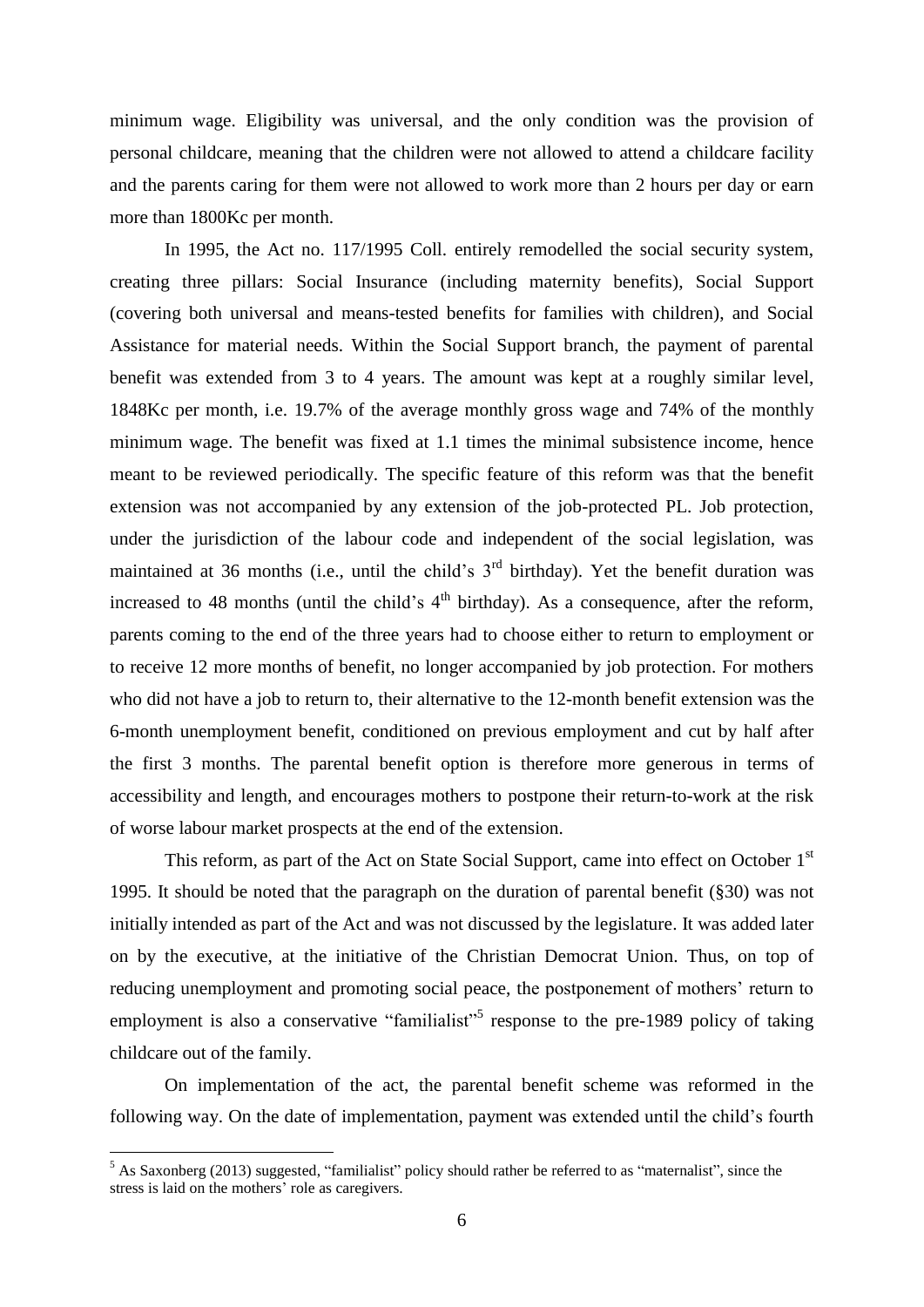birthday for all current and future recipients. Eligibility was based on the date of the child's  $3<sup>rd</sup>$  birthday (in other words, their birth date, 3 years earlier). For children whose  $3<sup>rd</sup>$  birthday occurred before October  $1<sup>st</sup>$  1995, the mothers used up their benefits and leave rights before the reform and did not qualify for the benefit extension. For  $3<sup>rd</sup>$  birthdays occurring after October  $1<sup>st</sup>$  1995, the mothers were still receiving the benefit at the moment the reform was implemented, and they were covered by the extension. The population of mothers who were eligible but close to the limit is the most interesting to analyse. For them, the extension came as a surprise,<sup>6</sup> and they could not be suspected of adapting their fertility strategies (number of children, date of birth) to the eligibility criterion. We are therefore particularly interested in the return-to-work patterns of those mothers who experienced the end of their PL shortly after the implementation of the reform.

## **3 Data and summary statistics**

#### **3.1 Data**

1

We use the Czech Labour Force Survey (LFS), collected by the Czech Statistical Office on a quarterly basis starting from December 1992. Each quarter records approximately 70,000 individuals, and collects rich information about the socio-economic profile of each member of a household. The survey is representative of the Czech population via an individual weighting system. The LFS is a rotating panel, where each household remains in the sample for 5 consecutive quarters. The data are collected on a declarative basis, and provide a large battery of variables relative to each person's status in the labour market in the current quarter. For our estimation, we use 6 quarters around the reform (1995-1996), and we exploit the panel structure for the construction of our sample: we shortlist mothers who were present in the survey around the time when their youngest child reached 36 months, i.e. before and after the child's  $3<sup>rd</sup>$  birthday. The surveys are not conducted with the aim of analysing work-family reconciliation, as they are focused primarily on employment, but they are rich enough to be exploited from this angle, and no other data of comparable extent exist for the post-transition context of the 1990s. Among the major drawbacks of the data, the panel rotation does not allow us to trace individuals' economic status history or to have proper knowledge of its evolution in the years before and after PL. Another limitation is that the LFS

 $6$  As explained above, this reform was added to the Act later on, so that it was unexpected.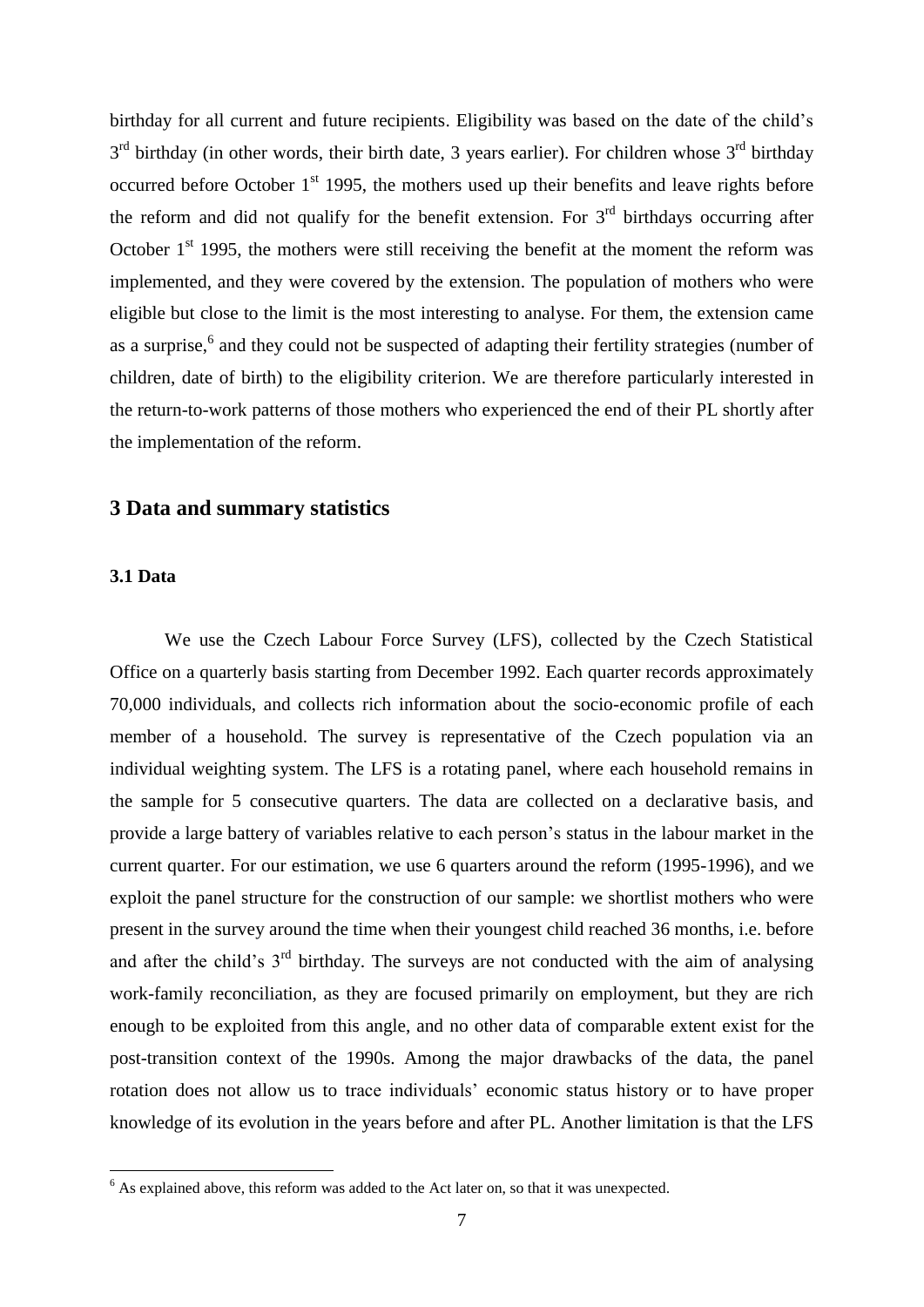does not record information about income. It would have been useful to take into account wages and benefits, and it would have been interesting to assess the effects on mothers' earnings of incentives to postpone the return to employment.

As for construction of the sample, mothers are identified in an indirect way in the LFS. We focus on women aged 15 to 39. The upper bound is sufficiently high, as we are only interested in mothers whose youngest child is no more than 3 years old, and it allows us to minimize the risk of confusion between mothers and grand-mothers in the household. The age of the child is given, unlike the date of birth. We therefore identify mothers at the end of their PL duration (36 months) via the child's transition from the age of 2 to the age of 3 between one quarter and the next. We identify the quarter where the child is 3 years old, compared with the previous record where he was aged 2, and we only keep mothers for whom these two successive records are available in the data. That is how we construct a "transition" variable, which signals that the youngest child in the household has turned from 2 to 3 years of age<sup>7</sup> and so the mother has just left the PL scheme. This sample construction is restrictive and we lose many individuals. Inside the considered period, we lose mothers who enter the survey after the age transition and those who quit the survey before the age transition; at both bounds of the considered period we lose the mothers whose child's birthday occurs before or after the quarters used for the estimation. Despite the restrictions, the large size of the dataset allows us to constitute a sample of 1464 mothers, representative of 141,000 individuals on a national scale.

As for the choice of quarters, we focus our analysis on 3 quarters before and 3 quarters after the reform.<sup>8</sup> However, since we do not have any indication of the actual date of birth, we have to adapt the choice of quarters to our transition variable. For the very first quarter after the reform (last quarter 1995), if the variable indicates that the child has reached the age of 3 since the previous record  $3<sup>rd</sup>$  quarter 1995), we cannot identify the date of birth precisely enough to determine whether the transition occurred before or after October  $1<sup>st</sup>$  1995. Depending on the interview week of a given household, the transition in age from 2 to 3 may have occurred before October  $1<sup>st</sup>$  1995 (non-eligible) or after October  $1<sup>st</sup>$  1995 (eligible). We cannot stipulate clearly that all the mothers in this wave of the survey are eligible for the extra 12 months of benefit, which is why the  $4<sup>th</sup>$  quarter of 1995 is excluded from the estimation. We will therefore compare mothers who experienced the transition between January 1<sup>st</sup> 1995

 $<sup>7</sup>$  In addition to the transition to the age of 3, we identify in the same way mothers whose youngest child recently</sup> turned 4, 5 and 6, for complementary analysis and robustness checks.

<sup>&</sup>lt;sup>8</sup> For one of the estimation strategies, we use the same number of quarters around different dates, 2 years prior and 2 years later.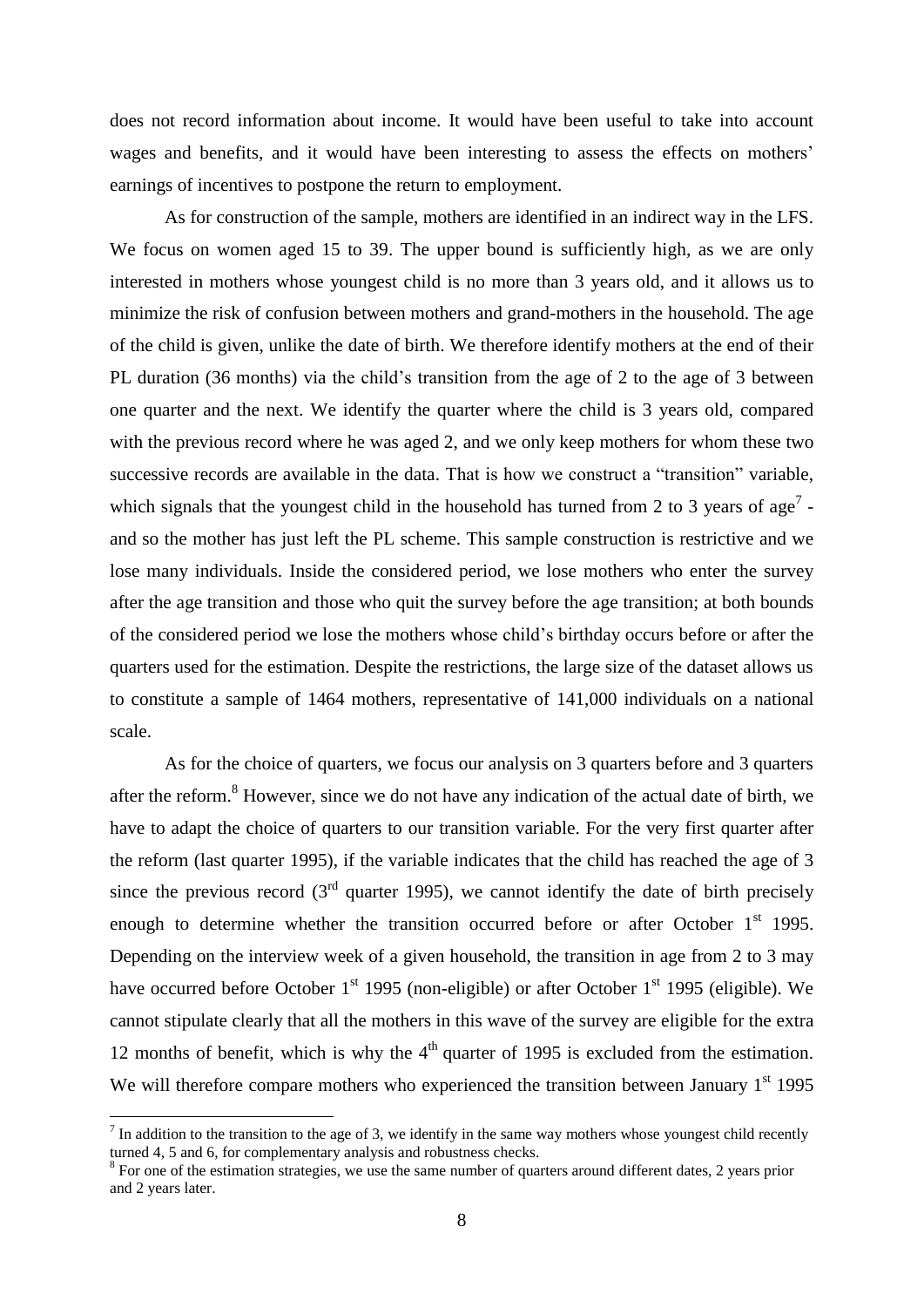and September  $30<sup>th</sup>$  1995 (non-eligible) with those who experienced the transition between January  $1<sup>st</sup>$  1996 and September 30<sup>th</sup> 1996 (eligible); in other words, our baseline sample comprises the quarters 1, 2 and 3 in 1995 and the quarters 1, 2 and 3 in 1996.

## **3.2 Summary statistics**

Before focusing on the mothers, we compare basic summary statistics for the overall female population within the same age group (15-39). In 1995, the overall female population aged 15 to 39 in our data comprised 11,725 individuals. They were on average 26.2 years old and half of them were married. As for their educational level, one third were high-school graduates and 6.3% had pursued higher education. Of these women, 63.7% had children. According to the self-reported economic activity, which is our dependent variable, 54.6% were employed, while 16% were on ML or PL and 19.3% were students. 4.3% declared that they were unemployed.

Comparatively, the average age of mothers is higher than that of the overall population (29.6), and the proportion of married women among mothers is also higher, at 82.5%. As for the number of children, 46.4% have 1 child, 44.4% have 2 children, and 9 % have 3 children or more. They are slightly more educated than the overall population (by 3 percentage points for high school graduation and by 2 points for higher education), which may be partly linked to their higher average age. As for labour market activity, the proportion of employed is similar to the overall population for 1995, while the share of students falls to 4% and the share of ML and PL increases to 26%. These are the characteristics of all mothers, independently of the children's ages.

We then extract our sample of eligible and control individuals, that is to say mothers whose youngest child turned 3 within 3 quarters before (non-eligible) or after (eligible) October  $1<sup>st</sup>$  1995. In a second step, we broaden the sample by comparing with cohorts around two dates when no reform occurred (1997-1998 and 1993-1994), and with a different control cohort around the same date (1995-1996), of mothers whose youngest child turned 4 rather than 3. The eligible and control samples feature similar characteristics; the statistics are provided in Table B.1 in Appendix. The alternative control cohorts are also similar with respect to the dependent and independent variables; the statistics are provided in Table B.2 and Table B.3 in Appendix.

As regards the employment rate of our sample, the share of employed mothers displays a substantial decrease over the period of interest. Mothers became less likely to be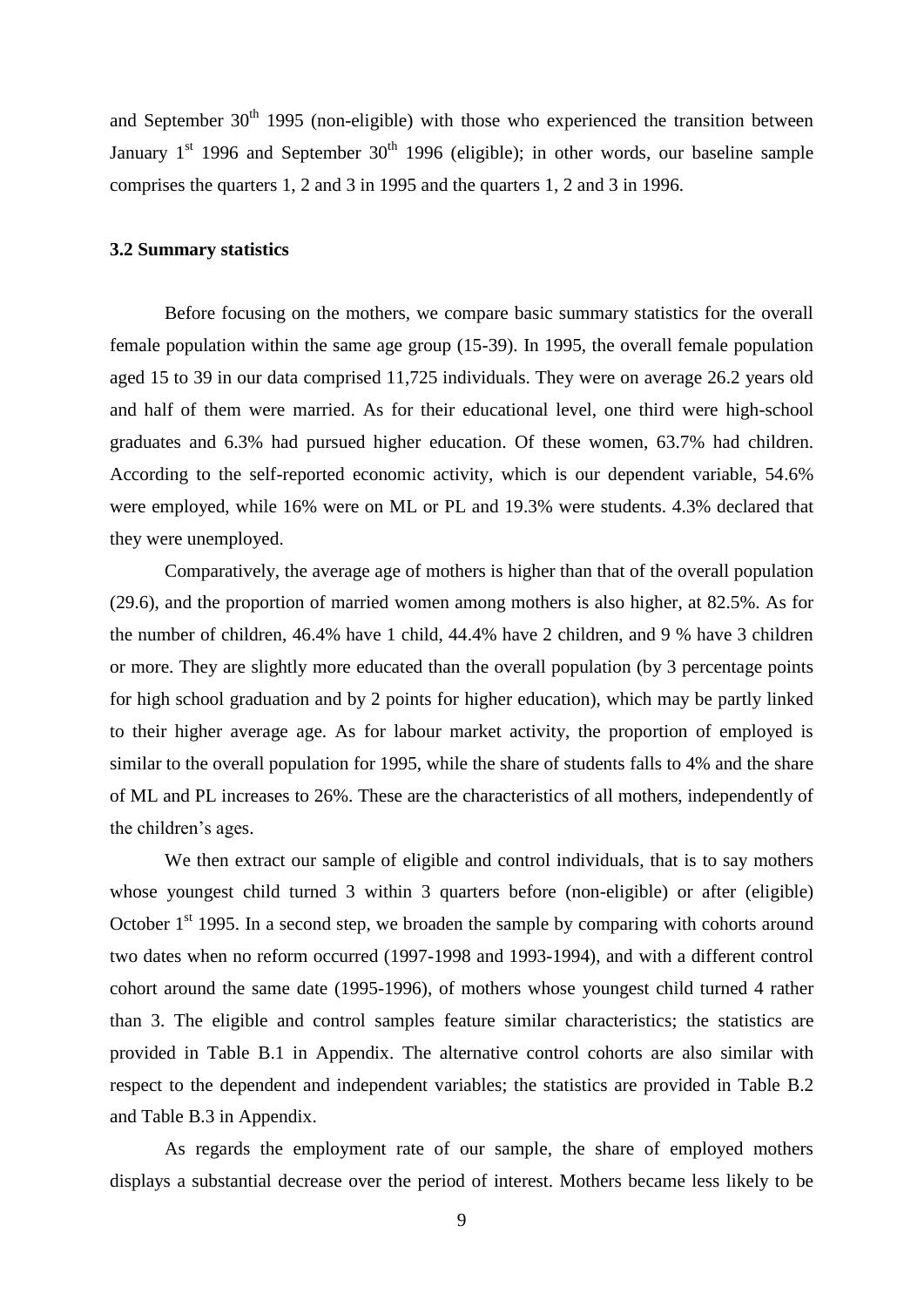employed at the end of their PL, and we will examine the causal relation between the 1995 reform implementation and this observed decline in the remainder of the paper. It should be noted that the period of interest is not subject to other legislative shocks (among other things, the fiscal system was stable: a major reform introducing joint taxation was only implemented in 2005<sup>9</sup>). The supply of public childcare was also relatively stable over the period 1995-1996, after a steep decline in 1990-1991.<sup>10</sup>



*Note*: At each quarter, mean outcome for mothers whose youngest child recently reached age 3. *Source*: LFS, own calculations.

## **4 Empirical Strategy**

1

We use two estimation methods: the preliminary before/after comparison and the conclusive difference-in-differences estimation using two alternative choices of control group. We want to account for mothers' return-to-work patterns after the 36 months of parental leave, and our hypothesis is that the 1995 parental benefit reform operates as a disincentive to return to work, by increasing the value of staying at home. The predicted effect of the reform is to lower the proportion of mothers who are employed once parental leave is finished. In the medium run, this extension of labour market withdrawal might weaken labour market attachment and reinforce career discontinuities, especially knowing that it leads to the loss of job protection. Previous evidence shows that parental leave schemes mostly increase post-

 $9^9$  For a study of its impact on the female labour supply, see Kaliskova (2014).

<sup>&</sup>lt;sup>10</sup> The number of nurseries fell from 1043 to 486 in 1990-1991, and has slowly declined since then (Kucharova et al., 2009).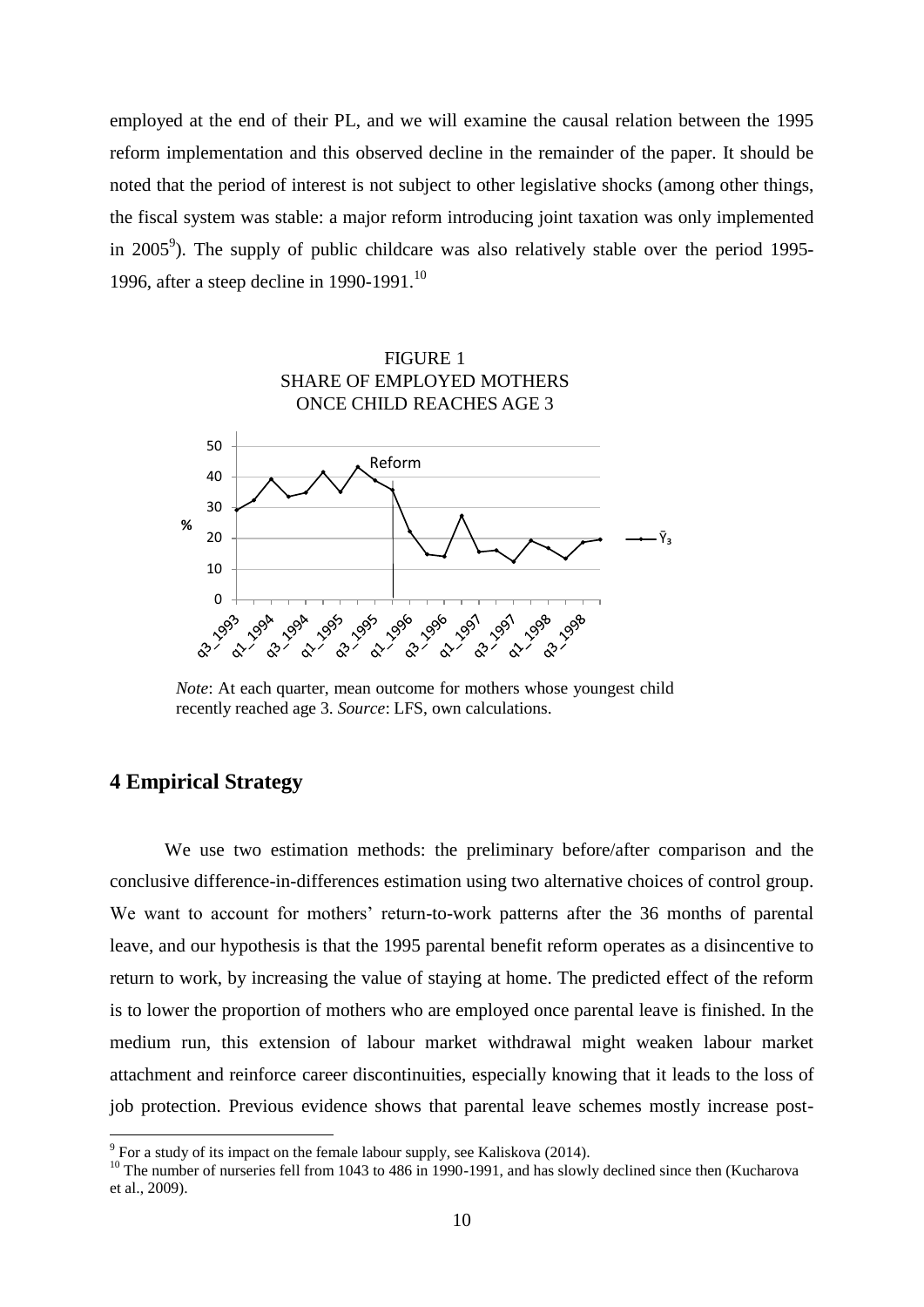maternity employment in the medium run (Ruhm, 1998) or at least do not decrease it (Lalive and Zweimüller, 2009), depending on the way job protection and cash transfers are combined. The specific feature of this reform is that it creates a disparity between the duration of job protection and the duration of benefit, in favour of the latter. Schönberg and Ludsteck (2014) and Lalive and Zweimüller (2009) analyse a series of PL scheme reforms in Germany and Austria, and demonstrate that when benefits are longer than job protection, this is likely to lower mothers' post-maternity labour market attachment.

We use a similar method to theirs in our evaluation of the impact of the reform: a difference-in-differences design applied to the short-run return-to-work probability. What are the testable hypotheses of the reform's impact on mothers' return to work? The extension of the flat rate benefit (19.7% of the average wage) takes place at the expense of the guaranteed return to work: we can therefore expect a heterogeneous effect on mothers according to their labour market attachment and labour income. Besides, at the moment of the reform implementation, the economic situation was deteriorating and unemployment was rising. The extension of the benefit could then be used as a tool to delay return to activity for mothers with low labour market perspectives. Yet the unemployment threat may also encourage mothers to value the job protection more and opt for a return to guaranteed employment instead of 12 extra months of benefits. In order to test these predictions, we estimate the causal effect of the reform on mothers' employment probability right after the end of their job protected PL. In other words, we identify the impact of the extension of benefit payments from 36 to 48 months on mothers' employment probability after the  $36<sup>th</sup>$  month. Our outcome of interest is the employment status at the end of parental leave, i.e., as soon as the child turns 3. For this purpose, we consider mothers' economic activity status directly at the quarter following the transition of the child's age from 2 to 3. This employment status variable is selfreported, and the choice of answers comprises ML, PL, unemployment or staying at home for childcare purposes. At this moment, parental leave entitlements expired less than 3 months ago, and the potential difference in labour supply between eligible and non-eligible mothers can be observed. The following table sums up the mechanism of the 1995 reform for a clear understanding of the evaluation to come.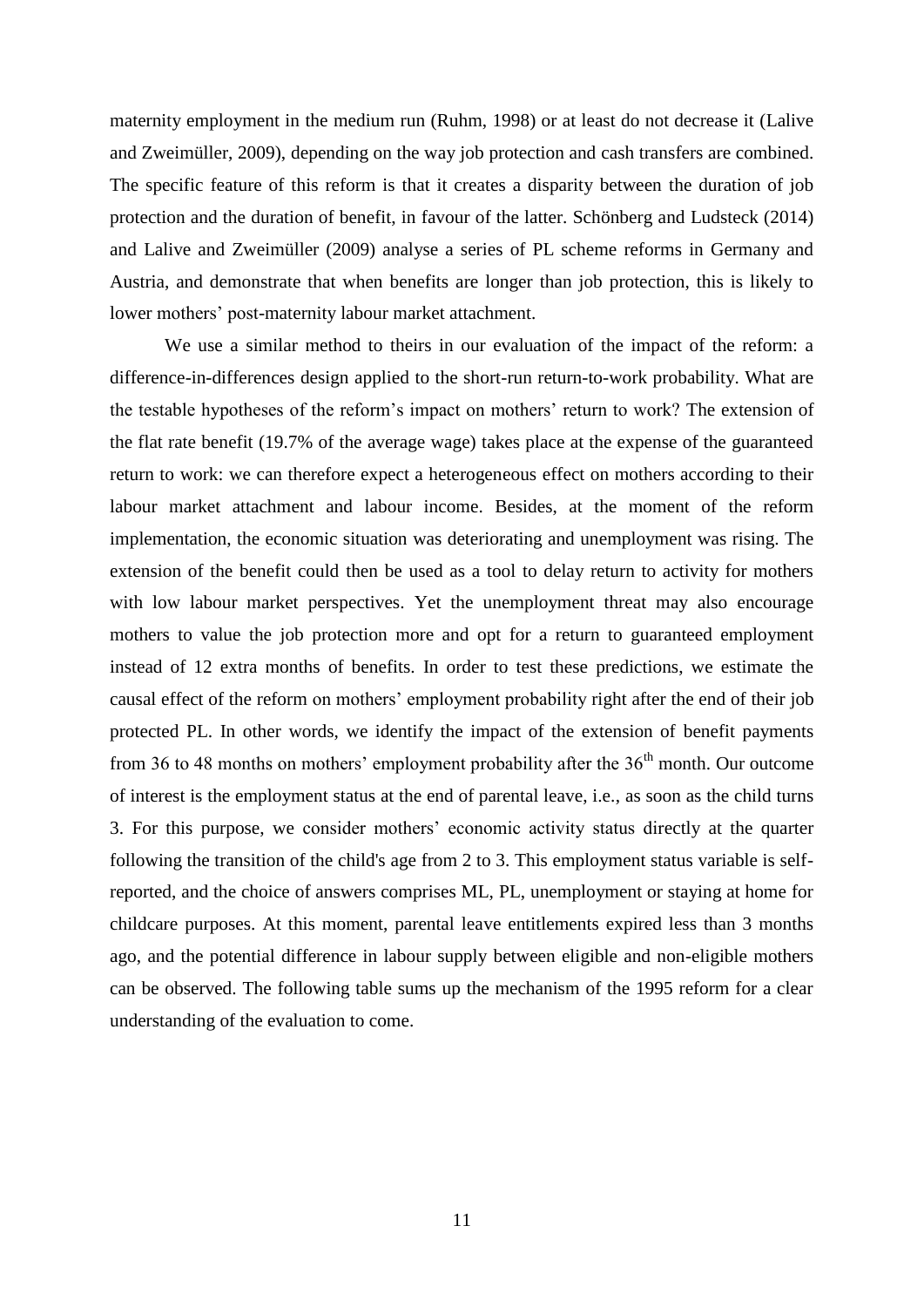|                                    | Targeted by<br>the reform | Job<br>protection<br>$E = PL$ | Parental<br>benefit | Child's age on<br>October 1 1995        | Situation after Oct 1<br>1995          |
|------------------------------------|---------------------------|-------------------------------|---------------------|-----------------------------------------|----------------------------------------|
| Child born<br>before Oct 1<br>1992 | - No                      | 36 months                     | 36 months           | More than 36 months<br>(already aged 3) | PL over, benefit<br>payment over       |
| Child born<br>after Oct 1<br>1992  | Yes                       | 36 months                     | 48 months           | Less than 36 months<br>(not yet aged 3) | PL over, 12 extra<br>months of benefit |

## TABLE 1 DESIGN IF THE 1995 REFORM

As a preliminary step, we estimate a simple before/after comparison, where mothers from the  $1<sup>st</sup>$  row of the table above serve as the control group (they quit the parental benefit system between January and September 1995; they are non-eligible but close to the limit), and mothers from the  $2<sup>nd</sup>$  row of the table serve as the treated group (the transition from 2 to 3 years is recorded between January and September 1996, they are entitled to 12 extra months of benefits but close to the limit). In other words, we compare the employment probability of mothers whose child reached 36 months shortly before October  $1<sup>st</sup>$  1995 to that of mothers whose child reached 36 months shortly after October  $1<sup>st</sup>$  1995. We estimate a linear probability model, where we correct for heteroskedasticity. However, this approach is insufficient to reveal casual relation between the reform and the outcome of interest, because the observed difference may be affected by maturation bias: we do not control for the fact that Czech mothers may simply lower their labour supply from one year to the next due to the business cycle or other economic and social factors. Moreover, seasonality may affect the outcome. As we cannot assume the temporal stability of mothers' employment rates over the considered period, we continue with a different method, applying a double comparison.

We use the difference-in-differences design, comparing the evolution of the employment rate within the eligible cohort around the intervention date with that of a different, non-eligible cohort. We assume that mothers have fairly similar individual characteristics in these 2 cohorts.<sup>11</sup> We consider such covariates as marital status, age, education and number of children. This double comparison captures possible seasonality and, most importantly, possible trends in the outcome. We adopt two complementary approaches in the choice of the control cohort. The first strategy is similar to Schönberg and Ludsteck (2014) and Lalive et al. (2014): we compare the evolution of eligible mothers' employment

 $11$  See Tables B.2 and B.3 with summary statistics of the sample, in Appendix.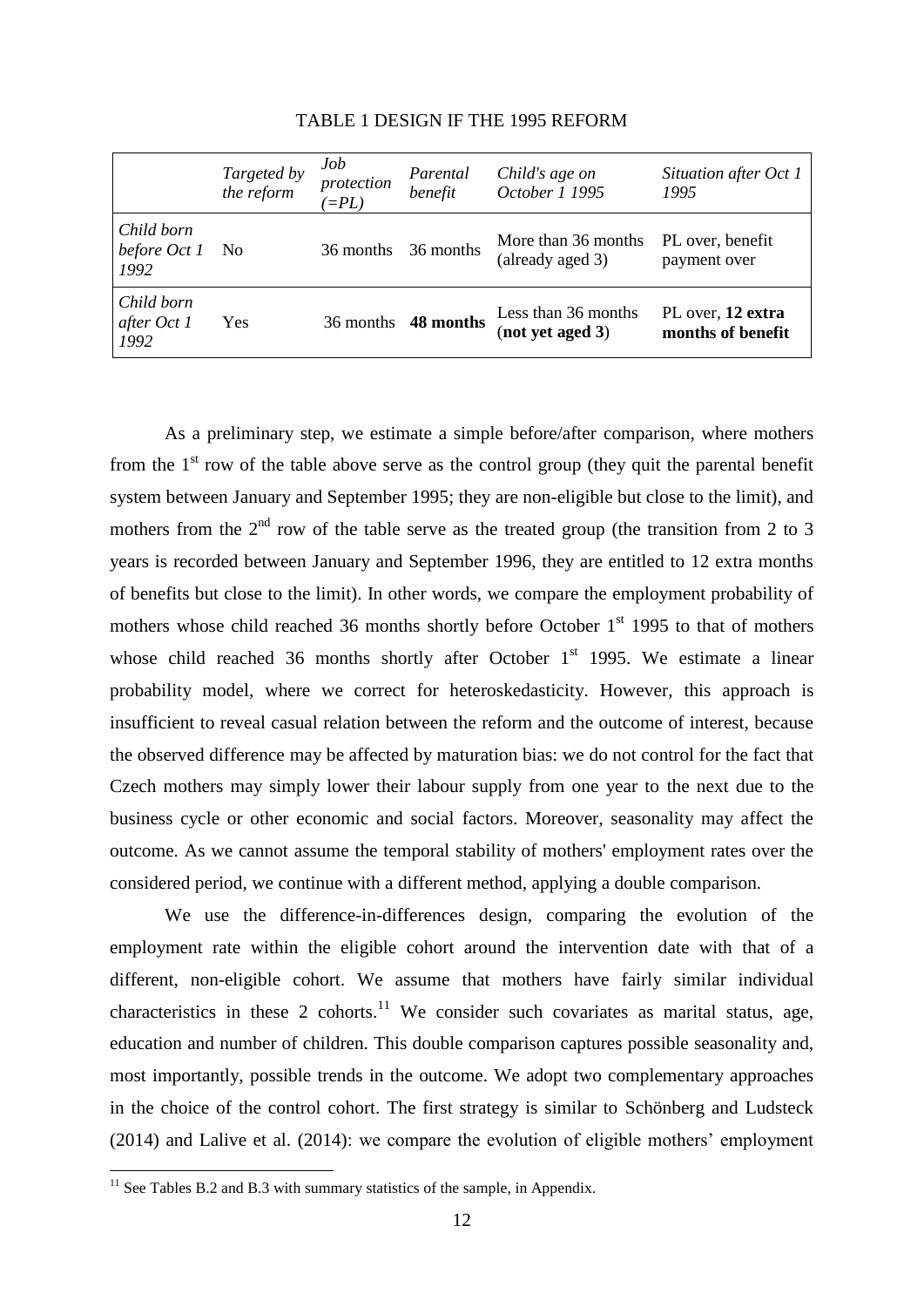probability around the reform date with the same evolution around a date when no reform occurred. Here, we select October  $1<sup>st</sup>$  1997 as the non-reform date: we compare the change occurring after the reform implementation with the same date 2 years later. As we use 3 quarters before and after the reform in the regression, we have to settle for this 2 year distance between the reform date and the non-reform date in order for the two cohorts not to overlap. This is a first attempt to isolate the causal impact of the reform on mothers' return-to-work patterns, motivated by very similar characteristics of the eligible and control groups. They are identical with respect to the age of the youngest child (who recently turned 3), and differ only with respect to eligibility for the benefit extension, imposed by the date of implementation of the reform.

However, in the context of the first decade of the transition, marked by increasing imbalances on the Czech labour market, it might appear problematical to assume the common trend of the outcomes of the treated and control cohort 2 years apart. This is a very plausible pitfall of the causal analysis, as the reform aims to withdraw mothers from employment in a context of rising unemployment, and therefore raises the issue of the endogeneity of its purpose with respect to the economic situation. In order to avoid capturing the deterioration of the labour market situation from one year to another instead of the genuine impact of the reform, we conduct a complementary analysis with an alternative choice of control group. In this second approach, we centre the analysis on the 3 quarters immediately preceding and following the implementation of the reform (1995-1996), and we compare the eligible mothers to a group of non-eligible mothers who differ slightly in terms of the age of the youngest child. We compare the eligible group, i.e. mothers whose child turned 3 just before or after the reform, with the control group, i.e. mothers whose child turned 4 just before or after the reform. This approach offers advantages and shortcomings compared with the previous one. As a clear advantage, this strategy captures the possible general trend in falling employment rates among mothers over the period of interest, leading to a more precise estimate of the genuine effect of the reform. On the other hand, this choice of control group is more equivocal with respect to the similarity of the sample's labour supply behaviour, as the end of PL entitlements is more distant for the control group than for the treated group. For these reasons, we use both approaches in the difference-in-differences estimations, and obtain a range of estimated values from which we can then draw conclusions.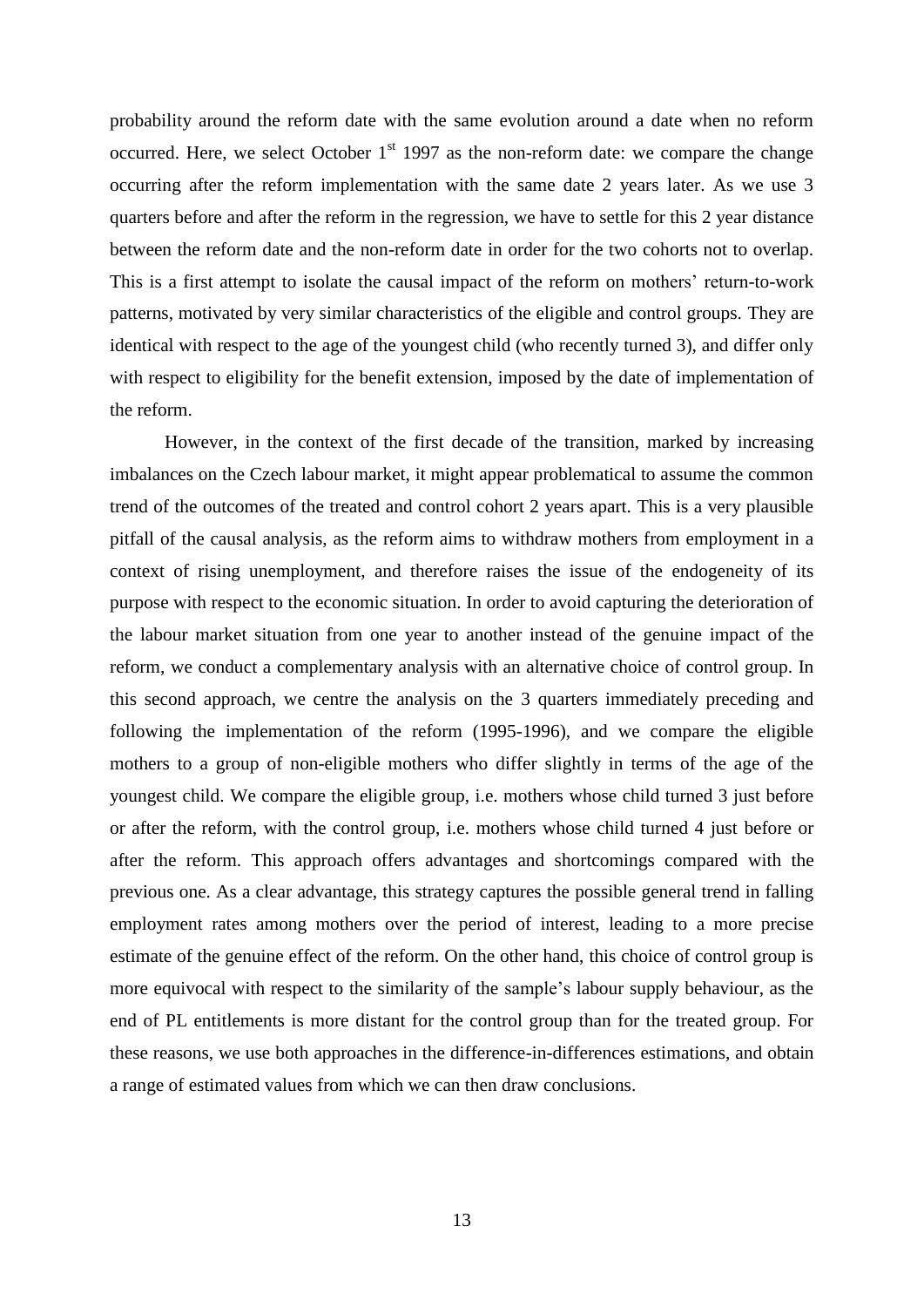## **5 Results**

Due to its length, generosity and universal access, the parental leave and benefit system is a major criterion in Czech mothers' labour market participation decisions. The 1995 reform substantially changes the benefit payment setup and we can expect this to have an impact on mothers' return to work between the end of job-protected PL and the end of benefit payments. Estimation results confirm this prediction and indicate a significant negative causal relation between the extension of the benefit and the probability of employment in the months following the end of PL.

#### **5.1 Before/after comparison**

A simple before/after comparison using a linear probability model indicates that the probability of employment fell by 22% for mothers who were targeted by the reform and who became eligible for the 12 extra months of benefit (without job-protected PL) between January  $1<sup>st</sup>$  1996 and September 30<sup>th</sup> 1996, as compared with mothers who were non-eligible and who ended their PL between January  $1<sup>st</sup>$  1995 and September 30<sup>th</sup> 1995. We correct for heteroskedasticity, and we show that neither the significance nor the size of the effect varies notably while controlling for individual characteristics.

|                     | <b>Linear Probability Model</b> |             |  |
|---------------------|---------------------------------|-------------|--|
|                     | Dep. variable: To be employed   |             |  |
|                     | (1)                             | (2)         |  |
|                     |                                 |             |  |
| Treatment           | $-0.220***$                     | $-0.216***$ |  |
|                     | (0.0321)                        | (0.0322)    |  |
| Superior Educ       |                                 | $0.165**$   |  |
|                     |                                 | (0.0663)    |  |
| Controls            |                                 | X           |  |
| <b>Observations</b> | 744                             | 744         |  |
|                     | *** p<0.01, ** p<0.05, * p<0.1  |             |  |

## TABLE 2 IMPACT OF THE 1995 REFORM ON POST-PL EMPLOYMENT

Notes: Robust standard errors in parentheses. This table reports the employment probability at the end of the PL, comparing eligible (1996) and non eligible (1995) mothers, using age, education, matrimonial status and number of children as covariates.

Source: LFS, own calculations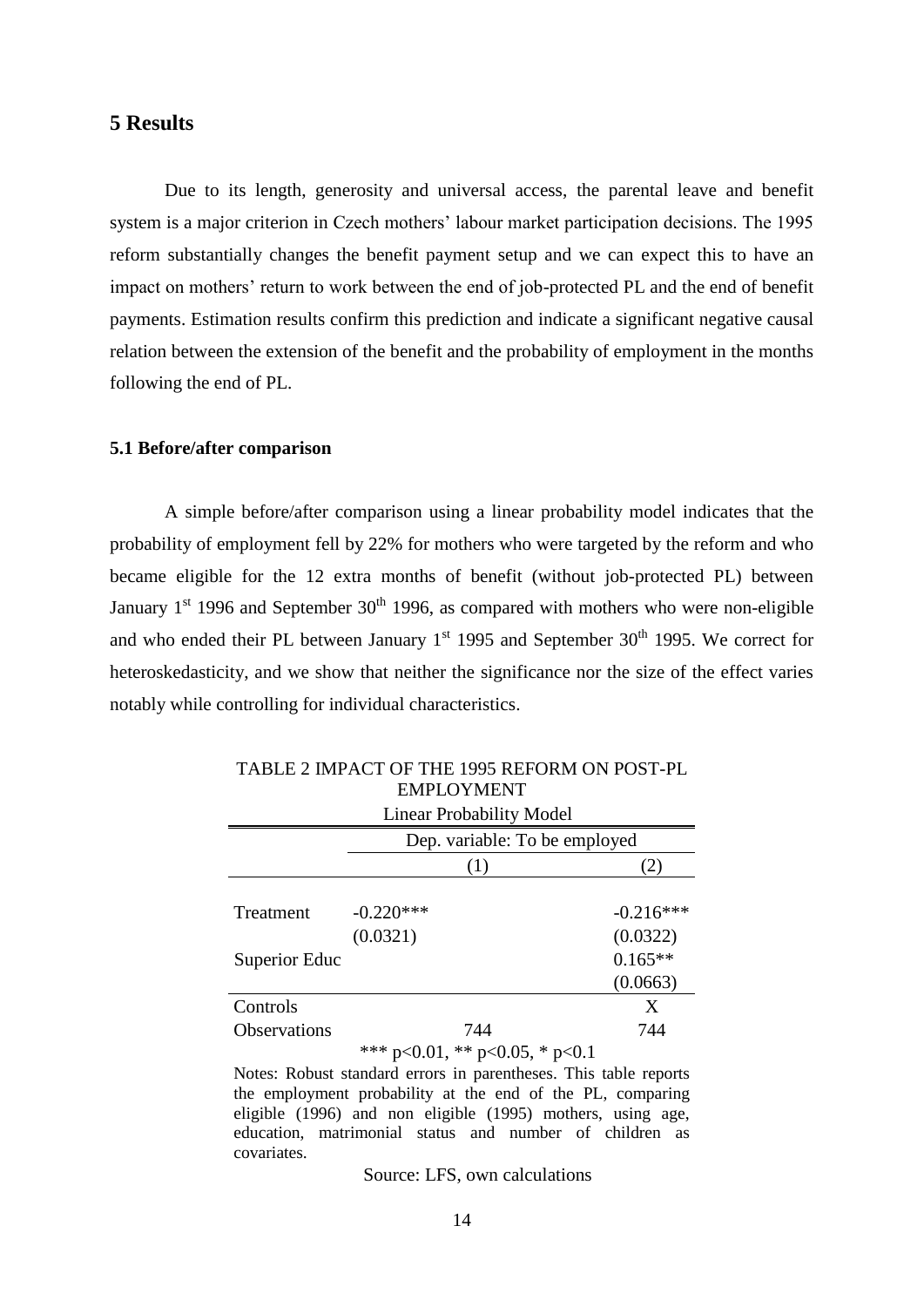This simple before/after comparison over 3 quarters before and 3 quarters after the reform reveals a significant fall in mothers' employment probability, by more than one fifth, with a differentiation by educational level which we will exploit in the following subsection. The stability and the scale of the result suggest that the reform has indeed changed mothers' return-to-work patterns; however it is not sufficient to assert causality.

#### **5.2 Difference-in-differences: comparison over time**

In order to get closer to a possible causal interpretation of the fall in mothers' post-PL employment probability, we compare the observed change around October 1995 to a change around a date when no reform occurred (October 1997). The results obtained with this difference-in-differences method corroborate the intuition from the preliminary results; the effect of the reform now appears to be even slightly higher (by 2 percentage points). In the following table, the first column reports the results from the difference-in-differences strategy comparing 6 quarters in 1995/1996 (3 before and 3 after the implementation of the reform) with 6 quarters in 1997/1998. In the second column we control for individual characteristics, and in the two remaining columns we restrict our sample closer to the reform date: only 2 quarters before and after the reform, and then 1 quarter before and after.

| Difference-in-Differences 1st Approach |                               |                 |             |             |  |
|----------------------------------------|-------------------------------|-----------------|-------------|-------------|--|
|                                        | Dep. variable: To be employed |                 |             |             |  |
|                                        | (1)                           | (2)             | (3)         | (4)         |  |
|                                        |                               |                 |             |             |  |
| Treatment                              | $-0.236***$                   | $-0.231***$     | $-0.226***$ | $-0.184**$  |  |
|                                        | (0.0420)                      | (0.0416)        | (0.0511)    | (0.0710)    |  |
| Seasonality                            | 0,0159                        | 0,0149          | 0,0101      | 0,0335      |  |
|                                        | (0.0271)                      | (0.0267)        | (0.0318)    | (0.0427)    |  |
| Trend                                  | $0.244***$                    | $0.236***$      | $0.252***$  | $0.253***$  |  |
|                                        | (0.0315)                      | (0.0314)        | (0.0388)    | (0.0529)    |  |
| Education                              |                               |                 |             |             |  |
| <b>Graduated HS</b>                    |                               | Reference value |             |             |  |
| None or Elementary                     |                               | $-0.138***$     | $-0.117***$ | $-0.136**$  |  |
|                                        |                               | (0.0330)        | (0.0416)    | (0.0578)    |  |
| Did not graduate HS                    |                               | $-0.0593**$     | $-0.0712**$ | $-0.0962**$ |  |
|                                        |                               | (0.0233)        | (0.0286)    | (0.0397)    |  |
| Superior Educ                          |                               | $0.155***$      | $0.112*$    | $0.147*$    |  |
|                                        |                               | (0.0488)        | (0.0608)    | (0.0796)    |  |

TABLE 3 IMPACT OF THE 1995 REFORM ON POST-PL EMPLOYMENT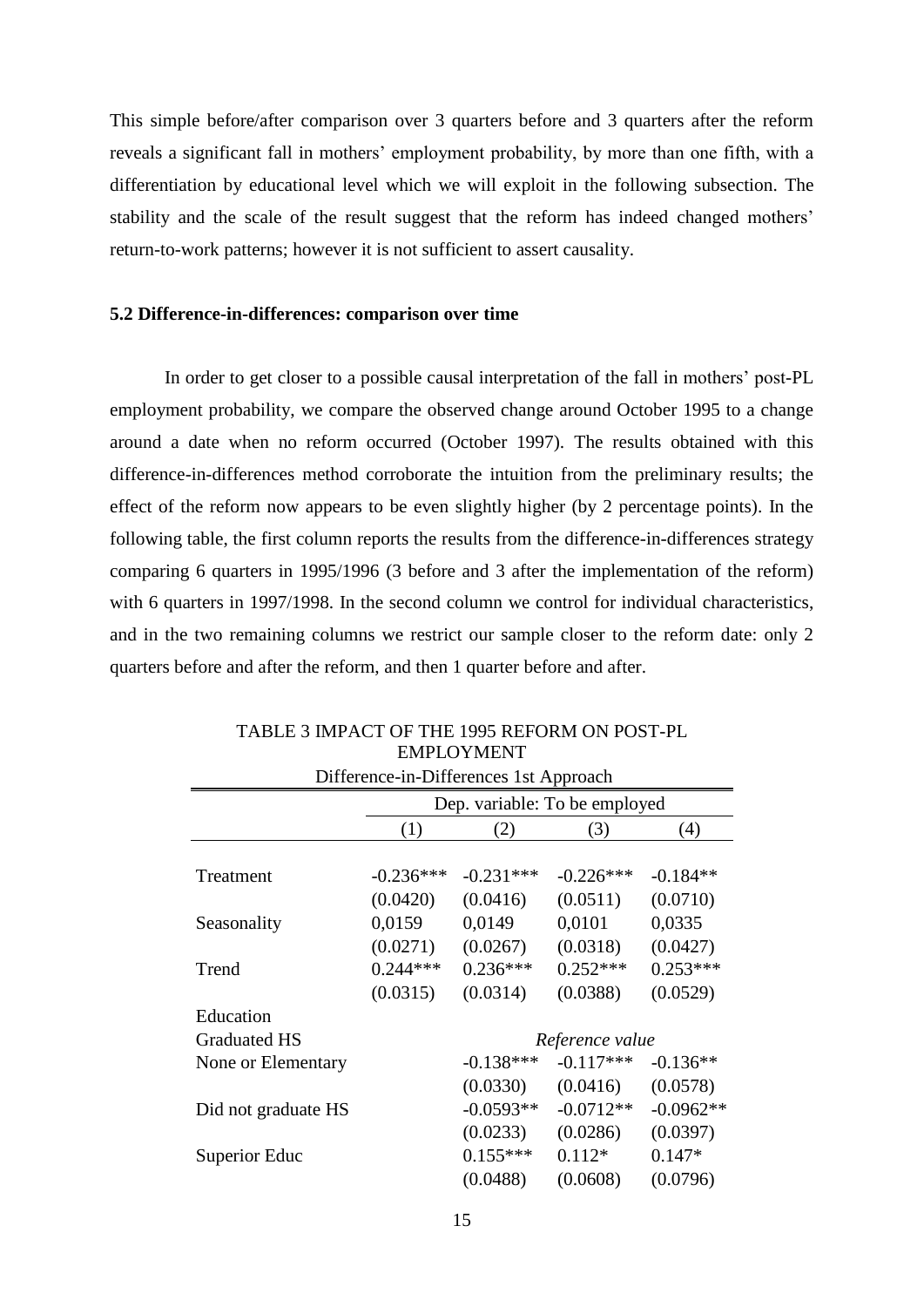| Controls                       |      | X    | X   |     |  |  |  |
|--------------------------------|------|------|-----|-----|--|--|--|
| Restricted sample 1            |      |      | X   |     |  |  |  |
| Restricted sample 2            |      |      |     |     |  |  |  |
| <b>Observations</b>            | 1464 | 1464 | 998 | 529 |  |  |  |
| *** p<0.01, ** p<0.05, * p<0.1 |      |      |     |     |  |  |  |

Notes: This table reports the estimates for the employment probability at the end of the PL, comparing treated cohort (95/96) and non-treated cohort (97/98); using age, education, matrimonial status and number of children as covariates. Restricted samples 1 and 2 are smaller samples (2q and 1q) closer to the reform date.

Source: LFS, own calculations

The size of the effect, while still significant at the 1% level, remains at around 23% when we restrict the number of quarters to 2 instead of 3 on each side of the intervention date. The restriction to only 1 quarter before and after provides a less clear-cut result. Significance falls to the 5% level and the size of the effect falls to 18.4%. It should be noted that the sample size becomes very low with this restriction: only 285 treated and 244 control individuals. Compared with the before/after comparison, the difference-in-differences estimation features 2 additional variables, which capture seasonality and the underlying trend. The seasonality parameter appears to be non-significant, which is consistent with the sample structure: we compare large fractions of a year (9 months before and 9 months after the treatment), with a 2-year interval. As to the trend, the coefficient is sizeable<sup>12</sup> and significant, which is to be expected, given the evolution of the business cycle over the period. Indeed, the probability of mothers' employment was 22% higher in the first cohort (1995-1996) than in the second one (1997-1998), most likely also due to the worsening situation on the labour market. With the rising threat of unemployment, workers' prospects in the labour market deteriorated and the overall employment rates in the Czech labour force decreased. The scale of the effect might also be attributed to the fact that although no reform had occurred for mothers in the control group, they were in fact all affected by the reform of 2 years earlier, instead of all being unaffected. Therefore, the 1997-1998 cohort might not be the clearest comparison group, and selecting the control cohort 2 years before the reform (1993-1994), instead of 2 years after the reform, would be a good alternative. However, the poor quality of the very first quarters of the Labour Force Survey at the beginning of the 1990s does not

<sup>&</sup>lt;sup>12</sup> The positive sign might be misleading, but the interpretation of the coefficient is the probability of employment in the first cohort (1995-1996), taking the second cohort as reference (1997-1998). The employment rates were higher in the first period, and for this reason the coefficient is positive.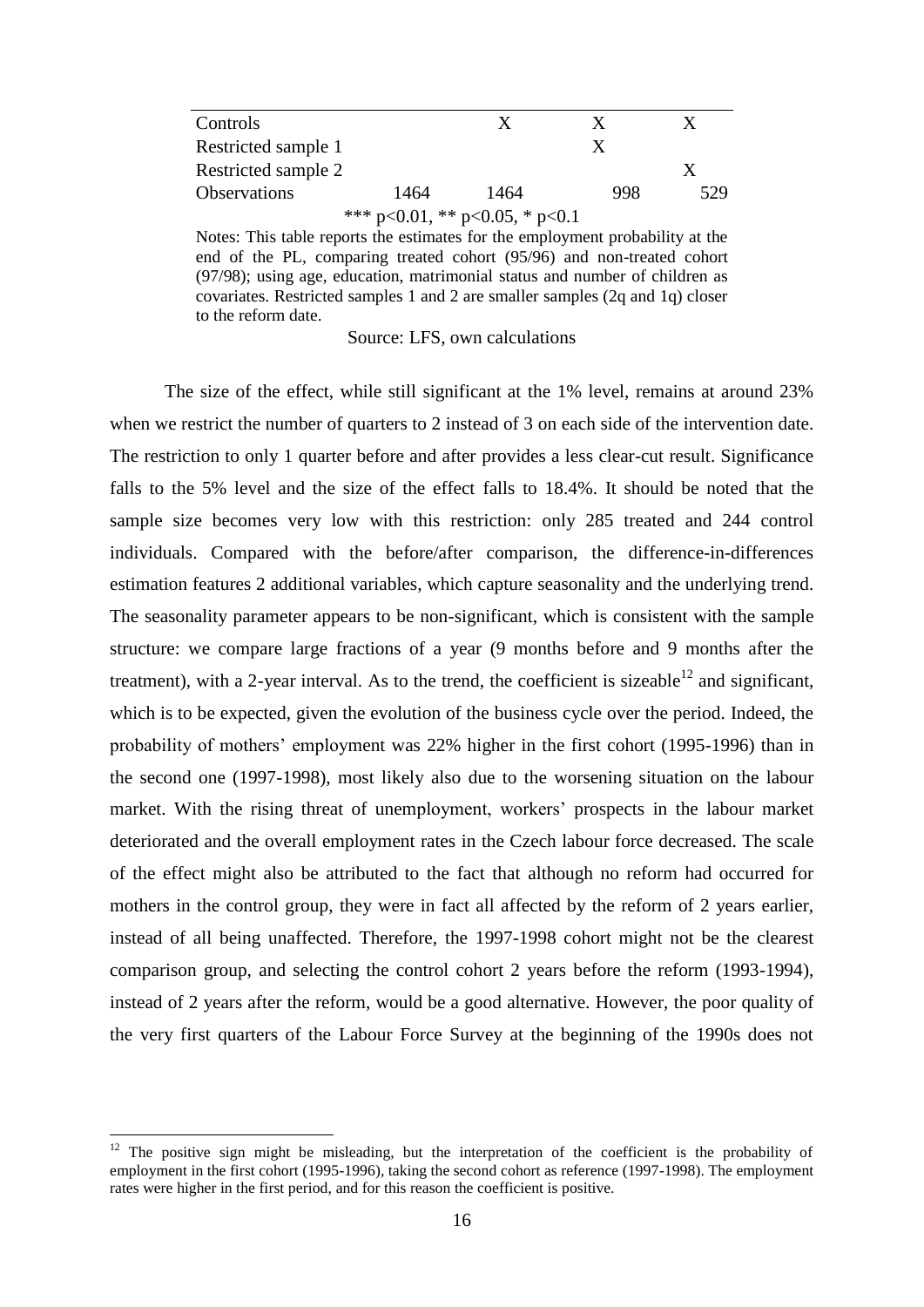allow us to study such a cohort. We can only build such an estimation around October  $1<sup>st</sup>$ 1993 if we restrict ourselves to 1 quarter on each side of the date, instead of  $3<sup>13</sup>$ 

| <b>EMPLOYMENT</b>                      |                                        |            |                                                  |                         |  |  |  |  |
|----------------------------------------|----------------------------------------|------------|--------------------------------------------------|-------------------------|--|--|--|--|
|                                        | Difference-in-Differences 1st Approach |            |                                                  |                         |  |  |  |  |
|                                        | Dep. variable: To be employed          |            |                                                  |                         |  |  |  |  |
|                                        | (3)                                    | (4)        |                                                  |                         |  |  |  |  |
| Treatment                              | $-0.236***$<br>(0.0420)                |            | $-0.231***$ $-0.268***$<br>$(0.0416)$ $(0.0797)$ | $-0.251***$<br>(0.0799) |  |  |  |  |
| Education                              |                                        |            |                                                  |                         |  |  |  |  |
| <b>Graduated HS</b>                    | Reference value                        |            |                                                  |                         |  |  |  |  |
| None or Elementary                     | $-0.138***$                            |            |                                                  | $-0.174**$              |  |  |  |  |
|                                        | (0.0330)                               |            |                                                  | (0.069)                 |  |  |  |  |
| Did not graduate HS                    | $-0.0593**$                            |            |                                                  | $-0.0737*$              |  |  |  |  |
|                                        | (0.0233)                               |            | (0.0438)                                         |                         |  |  |  |  |
| Superior Educ                          |                                        | $0.155***$ |                                                  | $0.203***$              |  |  |  |  |
|                                        | (0.0488)                               |            | (0.0765)                                         |                         |  |  |  |  |
| Controls                               |                                        | X          |                                                  | X                       |  |  |  |  |
| Control cohort 97-98                   | X                                      | X          |                                                  |                         |  |  |  |  |
| Control cohort 93-94                   |                                        |            | X                                                | X                       |  |  |  |  |
| Observations                           | 1464                                   | 1464       | 563                                              | 563                     |  |  |  |  |
| *** $p<0.01$ , ** $p<0.05$ , * $p<0.1$ |                                        |            |                                                  |                         |  |  |  |  |

# TABLE 4 IMPACT OF THE 1995 REFORM ON POST-PL

Notes: This table reports the estimates for the employment probability at the end of the PL, comparing treated cohort (95/96) and non-treated cohort (97/98 and 93/94); using age, education, matrimonial status and number of children as covariates.

## Source: LFS, own calculations

As already mentioned in the preliminary before/after comparison, one variable among the individual characteristics appears particularly relevant for further interpretation of the reform effect: the educational level. The difference-in-differences estimation, reported above, confirms that the response to the reform is strongly stratified across mothers' educational attainment. The sign of the parameter is consistent with general knowledge about the labour market attachment of women with different educational levels. Taking the group "graduated from high school" as reference, mothers with no education or elementary education have 13.8% lower probability of employment at the end of PL, while mothers with a higher level than elementary school but who are not high school graduates have 5.9% lower probability. By contrast, mothers who completed higher education have a significantly higher probability

 $13$  The summary statistics for this cohort are reported along with the other cohorts in Table B.1 in Appendix.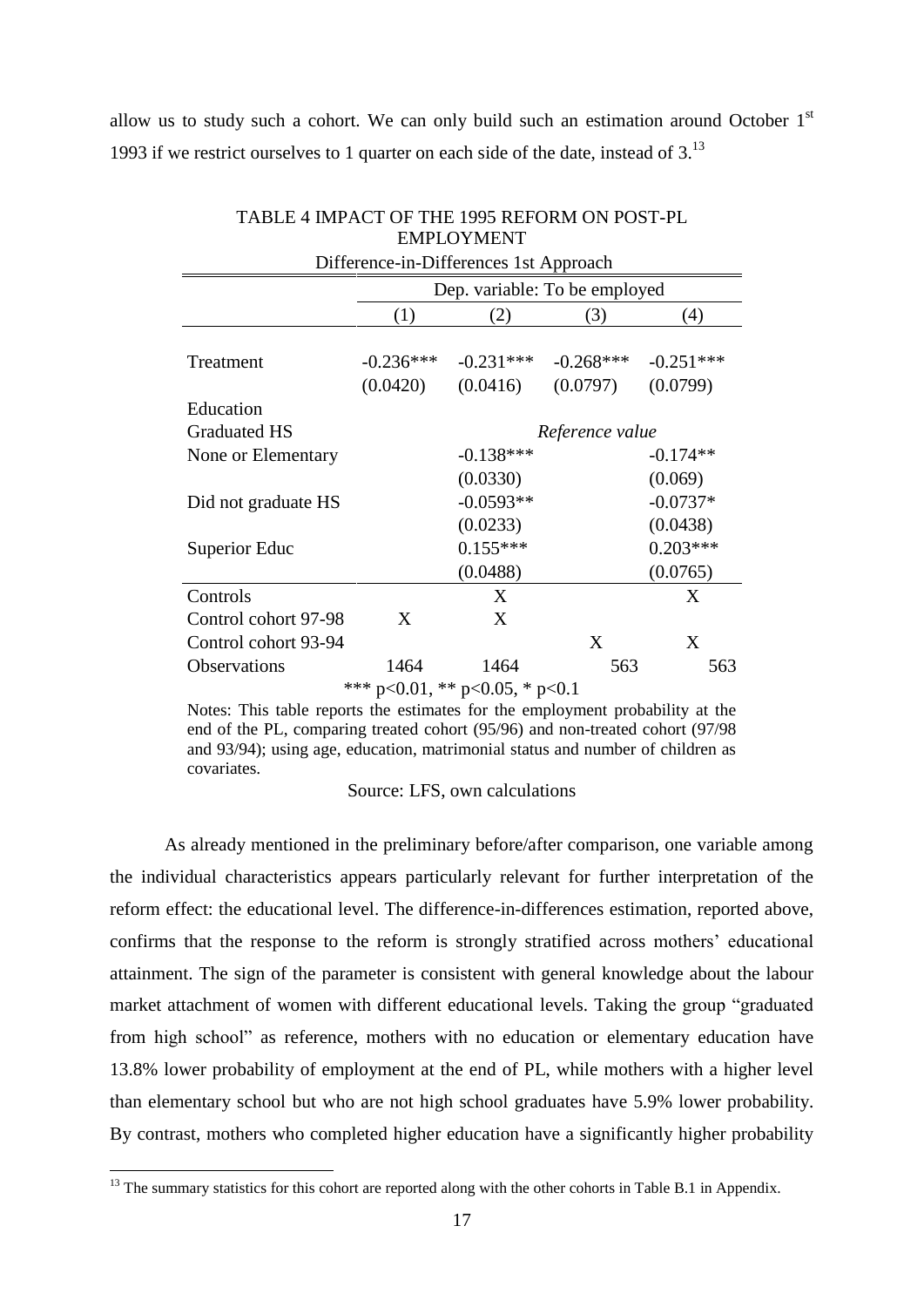of employment at the end of PL, by 15.5% in the baseline specification and as much as 20.3% in the alternative cohort estimation. Therefore, mothers with lower education seem to be significantly more sensitive to labour market withdrawal incentives. The educational level can be used as a proxy for qualification and hence for labour income: the interpretation here is that less-educated mothers are more enticed by the extension of the flat-rate parental benefit at the expense of employment, as the replacement rate is higher for them than for high-paid female workers. When we estimate the impact of the reform on subsamples of mothers according to their educational attainment, two groups stand out: mothers who completed elementary school but did not graduate from high school (mostly from the apprenticeship track which does not award a high-school degree) and mothers who graduated from high school but did not pursue higher education. The following table demonstrates the strong heterogeneity of the impact of the reform around the high-school graduation pivot.

| Difference-in-Differences |                               |                     |  |  |  |  |
|---------------------------|-------------------------------|---------------------|--|--|--|--|
|                           | Dep. variable: To be employed |                     |  |  |  |  |
|                           | (1)                           | (2)                 |  |  |  |  |
|                           | Did not graduate HS           | <b>Graduated HS</b> |  |  |  |  |
|                           |                               |                     |  |  |  |  |
| Treatment                 | $-0.309***$                   | $-0.191***$         |  |  |  |  |
|                           | (0.0599)                      | (0.0706)            |  |  |  |  |
| Observations              | 626                           | 583                 |  |  |  |  |
|                           | d                             |                     |  |  |  |  |

TABLE 5 HETEROGENEOUS IMPACT OF THE 1995 REFORM BY EDUCATION

\*\*\*  $p<0.01$ 

Robust standard errors in parentheses

Notes: This table reports the estimate for the employment probability at the end of the PL, following our baseline specification (1st approach), for 2 subsamples of mothers, using age, matrimonial status and number of children as covariates.

Source: LFS, own calculations

However, as soon as we include the tails of the distribution on both sides (no education or elementary education on one side and higher education on the other), the results become more ambiguous. The educational level does not seem to be inversely correlated with the scale of the reform's negative impact on employment in a clear and linear way. Our analysis is limited by very small sample sizes towards each end of the educational level distribution, but the results do suggest that we should be cautious in interpreting the impact of the reform on very high- and very low-skilled female workers. While the impact on very lowskilled mothers appears to be non-significant (their employment rate was already very low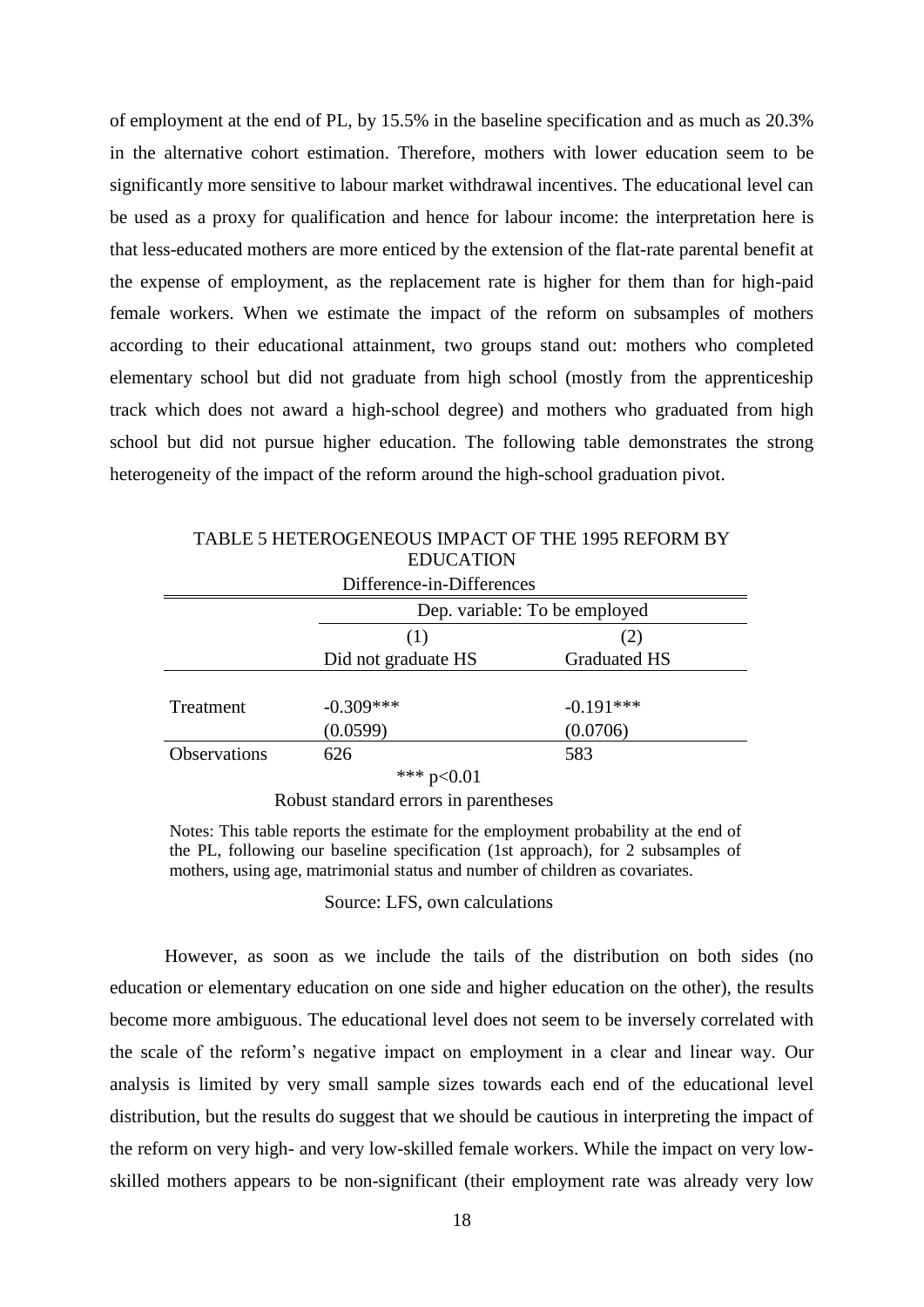before the reform, on average 10.7% in our period of interest), we detect a significant and surprisingly strong impact on very high-skilled mothers. This result suggests that highlyeducated mothers do respond to the reform, despite the low financial incentive offered by the flat-rate benefit. One of the reasons might be that their decision is not driven solely by economic rationality, but also by dominant social norms which explicitly promote the mother's role as main caregiver during the first years of a child's life.<sup>14</sup> Another complementary factor might be informal arrangements with employers that reduce the cost of the delayed return-to-work, or simply a lower risk of unemployment due to better prospects on the labour market compared with lower-skilled female workers. Fathers' educational level (still as a proxy for income) might partly explain mothers' labour market behaviour, yet this control variable systematically appears as non-significant, be it for highly-educated mothers or the overall sample.<sup>15</sup>

#### **5.2 Difference-in-differences: comparison over groups**

1

Until now, our estimation method has been built on a comparison of mothers before and after the reform with a similar group of women at a different point of time, when no reform occurred. In this subsection, a different control group will be considered in order to test the previous results and to capture unequivocally the possible business cycle effects. Given that other factors might have influenced mothers' employment rate in 1995-1996, such as the expected and broadly advertised costs of the transition in terms of unemployment or the decreasing availability of public childcare, we centre the estimation on these two specific years. The legislative change applies to mothers whose child recently turned 3, therefore the labour market participation of mothers whose child recently turned 4 should remain unchanged before and after the reform.<sup>16</sup> Or, more precisely, their employment probability may differ before and after the reform if there is a trend of decreasing employment rates, but this would be independent of the PL reform. If we assume that the employment rate of the eligible mothers (with children who turned 3 after October  $1<sup>st</sup>$  1995) would have followed the

 $14$  See the work and the numerous public appearances of the influential Czech psychologist Zdenek Matejcek, dedicated to establish the negative effect of institutional childcare on child's development and well-being, and to promote the role of family as care-giver.

<sup>&</sup>lt;sup>15</sup> Incorporating spouses' education into the analysis does not appear to bring additional understanding to mothers' return-to-work patterns, either as covariate or as subsampling dimension. Results are available upon request

 $16$  We could also consider mothers of children aged 2, but their employment rate is very low, on average 6.4% for the period of interest, and fairly constant over the decade. As such, this control would be relatively meaningless.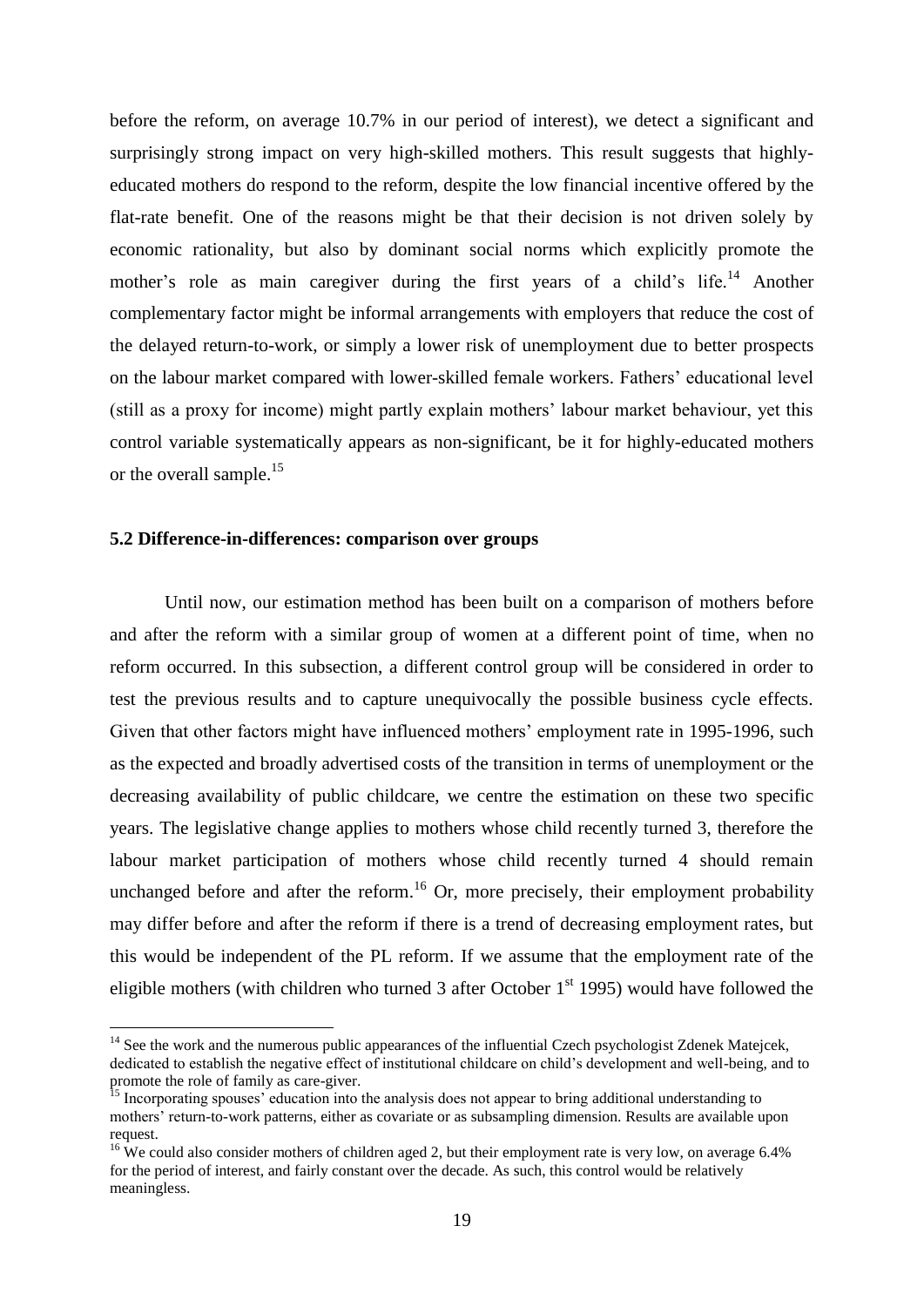same evolution as that of mothers with children who turned 4 over the same period (noneligible), $17$  the difference-in-differences genuinely controls for the business cycle and provides us with a relatively precise estimate of the causal effect of the reform. The following chart plots the employment rates of the eligible and non-eligible mothers around the reform date.



*Note*: Mean outcome for mothers when youngest child reaches age 3  $(Y_3)$  and age 4  $(Y_4)$ .  $\bar{Y}_3$ : mothers eligible to the reform in October 1995.  $\bar{Y}_4$ : mothers non-eligible to the reform in October 1995. *Source*: LFS, own calculations.

We observe a declining trend in employment rates for the non-eligible, and a markedly steeper decline for the eligible. Assuming that the trend would have been similar if no reform had occurred, the difference in slope represents the causal impact of the reform. This complementary approach lowers the size of the estimated effect of the reform by 8 points, bringing it down to 15.3%; however, it validates the high significance of the result.

 $17$  As noted in the previous section, this assumption is open to criticism: the non-eligible group had exhausted all PL entitlements one year prior to the observed period and may react differently to the business cycle than mothers whose PL has expired very recently.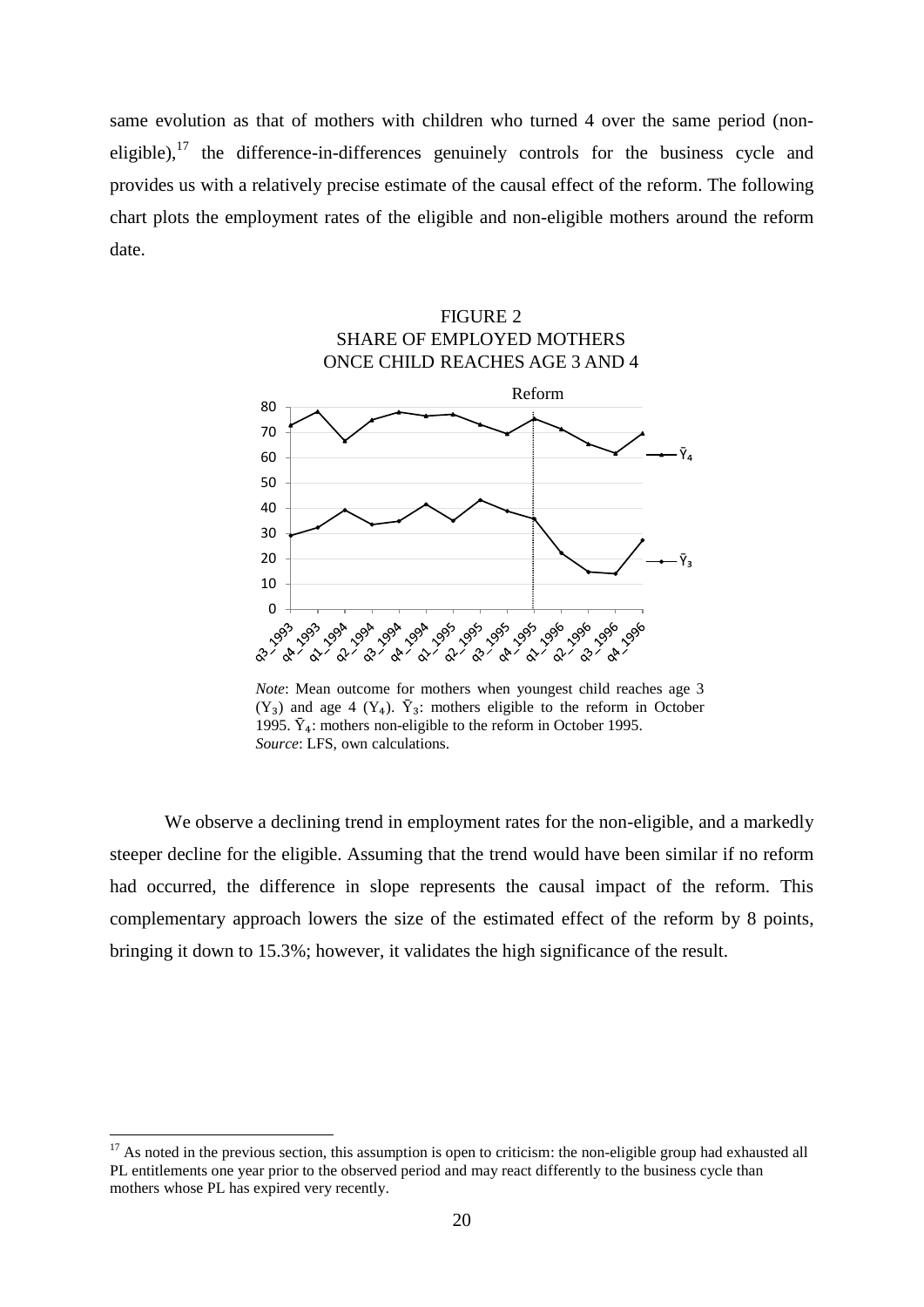| Difference-in-Differences 2nd Approach |                               |             |  |  |  |
|----------------------------------------|-------------------------------|-------------|--|--|--|
|                                        | Dep. variable: To be employed |             |  |  |  |
|                                        | ( 1 )                         | $\angle$ )  |  |  |  |
|                                        |                               |             |  |  |  |
| Treatment                              | $-0.155***$                   | $-0.153***$ |  |  |  |
|                                        | (0.0490)                      | (0.0486)    |  |  |  |
| Controls                               |                               | X           |  |  |  |
| Observations                           | 1367                          | 1367        |  |  |  |
|                                        | *** $p<0.01$                  |             |  |  |  |

## TABLE 6 IMPACT OF THE 1995 REFORM ON POST-PL EMPLOYMENT

Notes: This table reports the estimates for the employment probability at the end of the PL, comparing eligible mothers (child aged 3) and non-eligible mothers (child aged 4) from the same cohort (95/96) ; using age, education, matrimonial status and number of children as covariates.

Source: LFS, own calculations

#### **5.3 Persistency of the impact**

Finally, apart from being an alternative control group, the population of mothers with children who recently turned 4 also allows us to investigate possible medium-term effects of the reform. If we consider our sample of eligible mothers from a cohort perspective, we note that children who turned 3 in 1996 will turn 4 in 1997, then 5 in 1998 and so on. They are part of the first cohort exposed to the treatment in 1996, and will be identifiable in the data in the following years thanks to this mechanism of increasing age. As the LFS data have an overlapping structure, these are not the same individuals as in the treated sample in 1996, but they are assumed to be a random sample of the same population. As a consequence, this provides us with an insight into the return-to-work patterns of the first eligible cohort one year after the reform implementation, i.e., at the end of the benefit extension and one year after the end of their job-protected PL. What we observe is an acceleration of their withdrawal from employment – less than 30% of mothers were employed at the end of 1997 – which coincides with the entry into the sample of mothers previously exposed to the benefit extension. While the overall decline in employment rates may be business-cycle related, the change in rhythm suggests that a substantial negative effect on female employment persists beyond the 12 months intended by the legislator. The same intuition can be applied to mothers with a youngest child aged 5, supposing that we lag for one extra year. Mothers whose children turned 5 in 1998 are part of the same population whose children turned 4 in 1997 and 3 in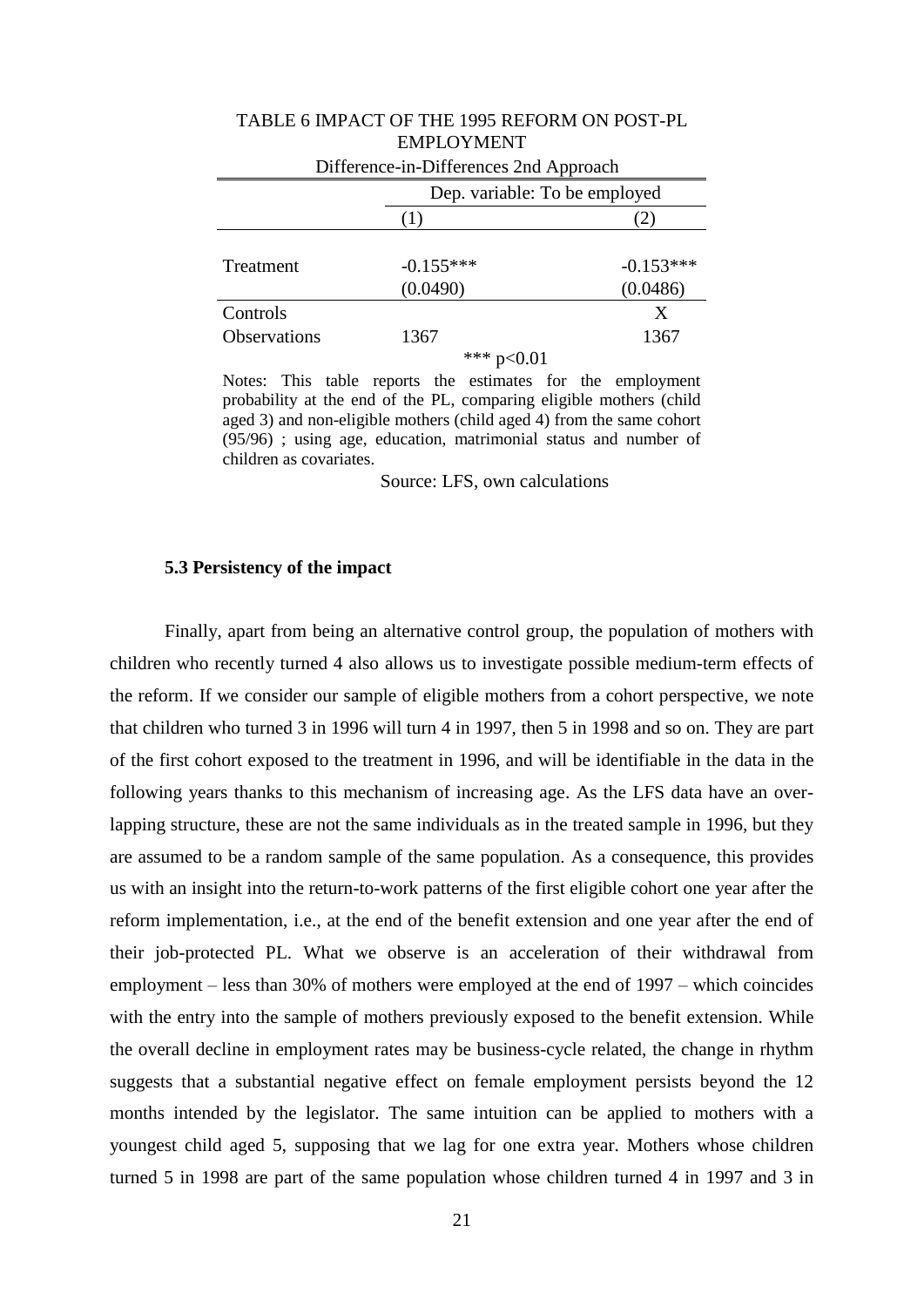1996 (and therefore the first to be eligible for the benefit extension). If the reform had a persistent impact beyond the 12 months covered by the benefit extension, then we should observe a fall in the employment rate as soon as the eligible mothers appear in the respective groups: after October 1995 for mothers of children aged 3, after October 1996 for mothers of children aged 4, and after October 1997 for mothers of children aged 5. The following chart reports the share of employed mothers with respect to the age of the youngest child (who "just turned" 3, 4 and 5, respectively, before and after the first quarter of eligibility), and we do indeed detect a persistent effect in the medium-run.

FIGURE 3 MEDIUM TERM EFFECTS. SHARE OF EMPLOYED



e earment **Q11 YOON** 21.1805-

*Note*: Mean outcome for the first treated cohort of mothers (treated Jan-Sept 1996), when the youngest child turned 3 ( $\bar{Y}_3$ ), then 4 ( $\bar{Y}_4$ ) and 5 ( $\bar{Y}_5$ ).  $\bar{Y}_3$ : immediate effect, observed in 1996.  $\bar{Y}_4$ : observed in 1997.  $\bar{Y}_5$ : observed in 1998. *Source*: LFS, own calculations.

For the sake of clarity, we have reported the evolution of employment probability of these 3 groups of mothers from a cohort perspective, and compared the return-to-work profile of this first treated cohort with that of the last non-treated cohort. As the youngest child gets older, we observe a significant delay in return-to-work for treated mothers.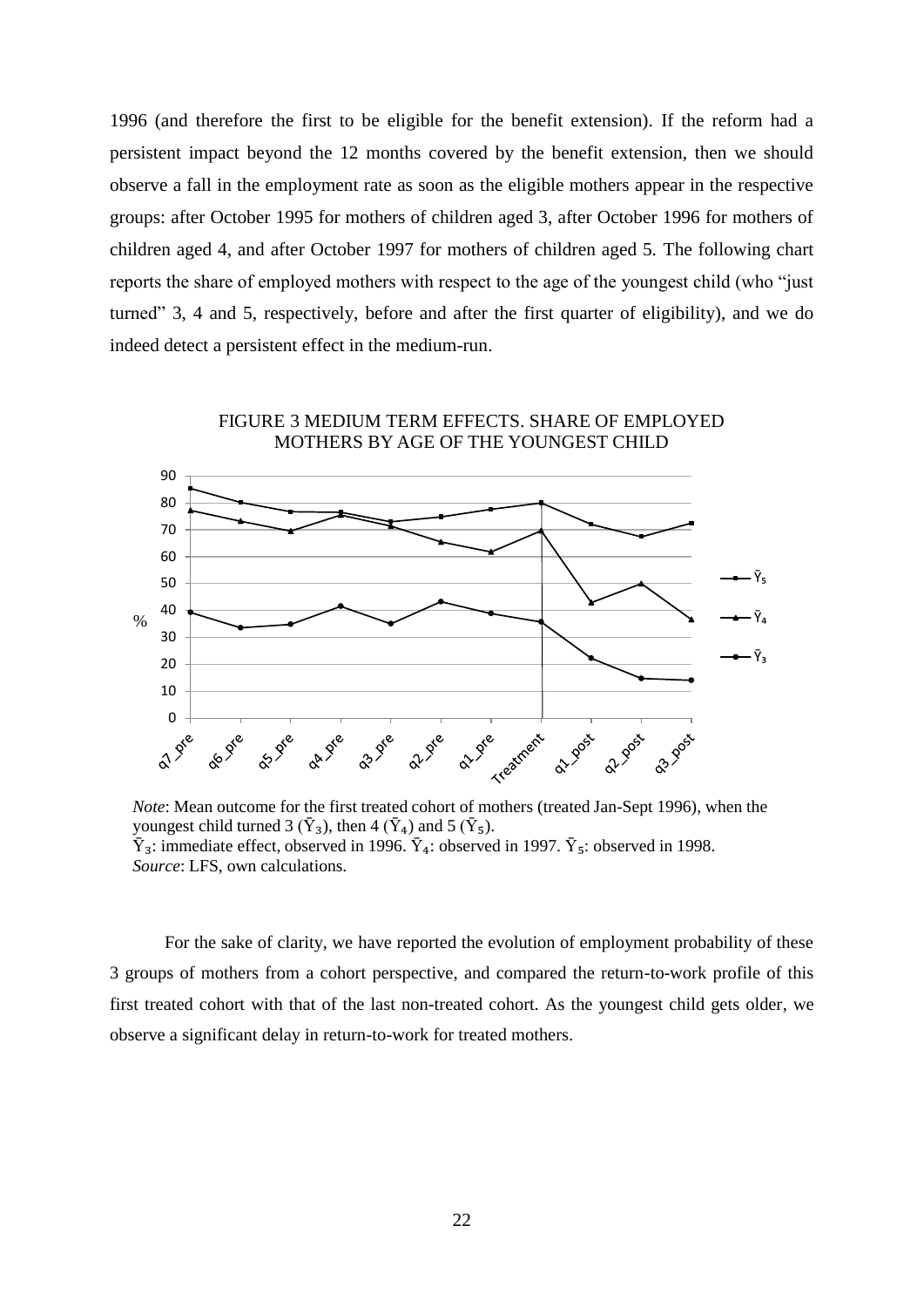

*Note*: This chart reports the estimated delay in return-to-work of the first cohort of treated mothers  $(\hat{Y})$  compared to the last cohort of non-treated  $(\bar{Y})$ . Beyond the immediate effect (age  $3$ ), the difference in employment probability is also significant for age 4 and 5. *Source*: LFS, own calculations.

For the interpretation of the charts, let us recall that each point plots the proportion of employed mothers in the population of mothers whose children turned 3, 4, 5 and then 6 between the last and the current quarter of the survey. For the age of 3, for instance, these are mothers whose parental leave has expired very recently. For the age of 4, they are mothers whose parental benefit extension has expired very recently. Therefore, possible delays and rigidities in the labour market might account for a part of the observed evolution: we are looking at a very immediate effect, and it is likely that certain mothers will return to the labour market within the following months. However, we observe an unambiguous change in the rhythm of return-to-work of mothers of children aged 3, and a decreasing but persistent effect for mothers of children aged 4 and 5. The before/after comparison for each group of mothers provides evidence of a highly significant change for eligible mothers (22% for children aged 4 and 7.5% for children aged 5), confirmed both in size and significance by the difference-in-differences strategy.<sup>18</sup>

These results extend the short-term validity of the negative impact on mothers' employment rate beyond the 12 months induced directly by the benefit extension. Mothers still remain out of employment in larger proportions 2 years after the end of the benefit entitlement. Beyond that period, however, the impact analysis becomes inconclusive. The remaining question is whether this impact on employment probability reflects a decrease in

<sup>&</sup>lt;sup>18</sup> Detailed regression results are available upon request.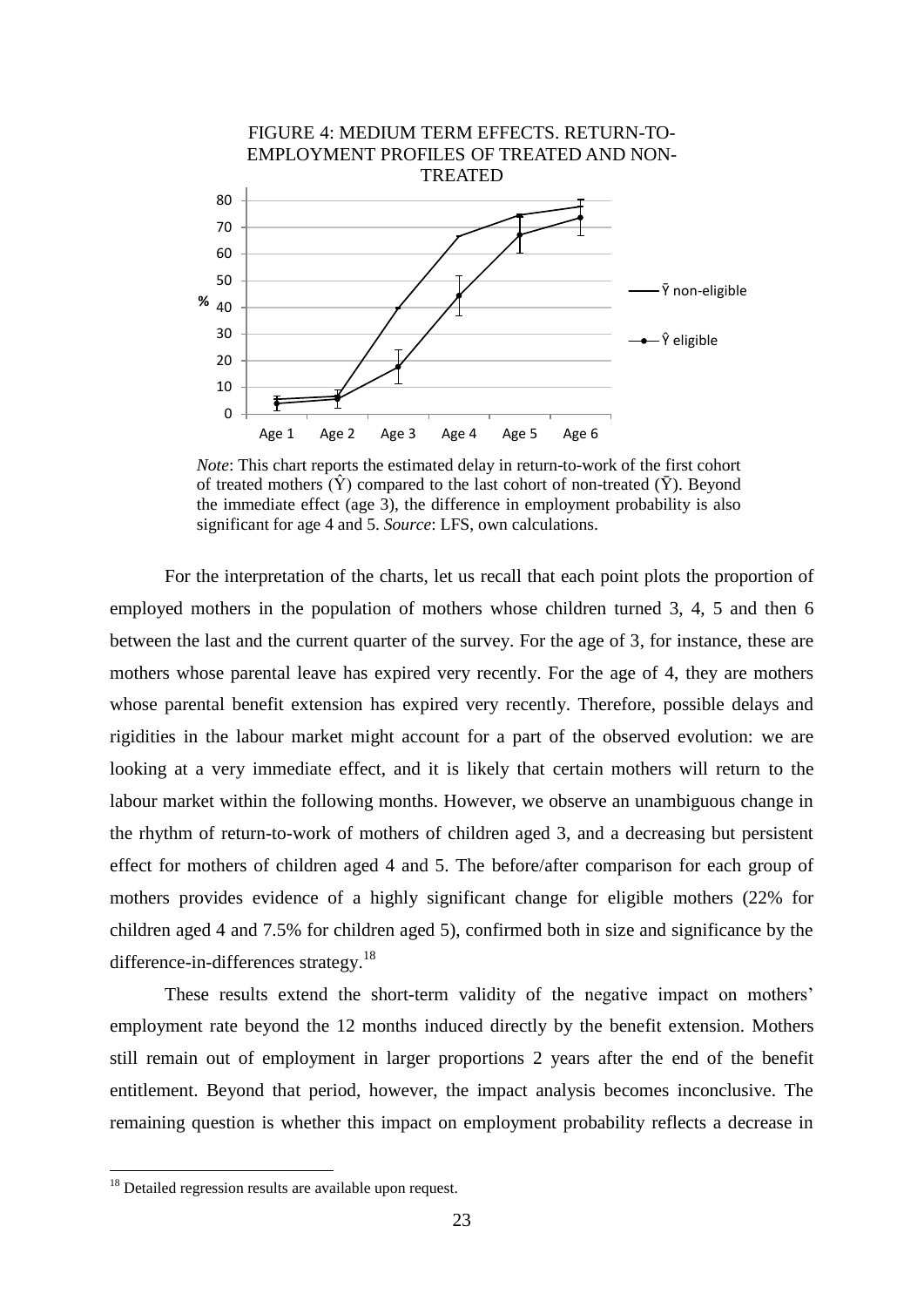activity rate or an increasing unemployment rate. However, our analysis does not allow us to assert whether one of these two channels is significantly predominant: the labour supply channel is sizeable and significant for mothers with children aged 4, yet only the unemployment channel appears significant one year later.

## **6 Conclusions**

Czech post-transition family policy moved away from the previous emphasis on female labour market participation and strong intervention in pre-school childcare supply. The new trend is towards family-conservative policy, and the evolution of the parental leave scheme is its epitome. The 1995 Act on State Social Support introduced an unexpected 12 month extension in parental benefit payments for all current and future recipients of this universal benefit. This extension led to a disconnection between the duration of job-protected parental leave and the duration of parental benefit, leaving mothers to choose between 12 extra months of benefits or a secure post-PL return to work. We find a substantial impact of this reform on mothers' probability of employment within the first post-PL quarter. The probability of employment of the eligible mothers was 23 percentage points lower than that of the non-eligible pre-reform cohort. Interestingly but unsurprisingly, the decrease in employment probability is heterogeneous with respect to educational attainment. The impact is stronger for women who have not graduated from high school (30.9%), compared with those who have (19.1%). However, results for educational levels at each end of the distribution are less clear-cut. The second approach, where we take an alternative control group, provides a lower estimate of the overall effect of the reform on eligible mothers (15.6%), while confirming its high significance.

This reform had an explicit objective of withdrawing mothers from the labour market, as a short-term response to the threat of growing unemployment, and we confirm that the reform achieved its intended effect. However, the reform still appears to have a negative impact on the employment rates of the first eligible cohort of mothers 2 years after the end of the extended benefit payment, i.e., until their youngest child is 5 years old. By increasing the duration of career discontinuities, this medium-term effect is likely to weigh on mothers' subsequent wages and pensions. The lack of good quality data for this period is the major obstacle for analysing this turbulent post-transition legislation and its effects on labour market outcomes. This could be a possible explanation of the scarcity of family and social policy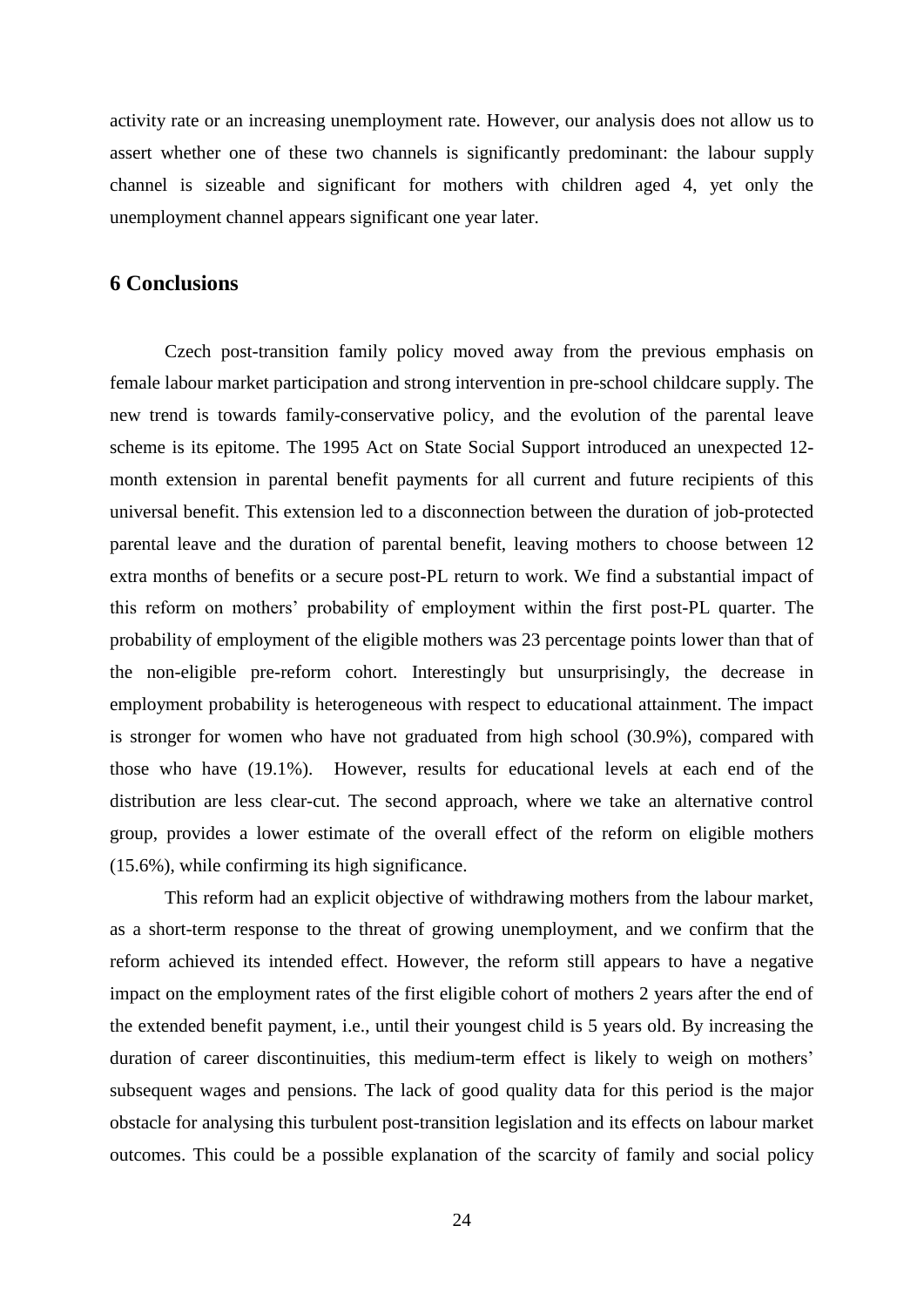evaluations in the Czech Republic, along with other Central Eastern European countries. Yet the persistence of the phenomenon until the present day, 10 years after accession to the European Union, suggests rather a certain lack of interest.

The European Union social integration process has played a major role in modelling family policy with respect to female employment, as the European Commission emphasises the importance of female labour market attachment and public childcare services as tools for increasing mothers' labour supply. While childcare supply is still considered a secondary issue, the parental leave scheme has been remodelled since 2008, in a way that to some extent follows the European trend and encourages a faster return to employment: the effects of this policy shift remain to be assessed.

## **Acknowledgments**

I am very grateful to Florent Fremigacci and Uta Schönberg for their valuable help and comments. I also thank Christian Dustmann and Claudio Lucifora for their support, and Erich Battistin, Petra Todd, Maarten Lindeboom and all the participants of the Defap/Laser Summerschool in Applied Microeconometrics for helpful suggestions.

## **References**

Balint M., Kollo J. (2008), "The labour supply effects of maternity benefits", in Fazekas, Cseres-Cergely, Scharle (eds), *The Hungarian labour market, 2008. Review and Analysis*, Institute of Economics, Budapest

Bicakova A. et al. (2001), "Labor supply after Transition: Evidence from the Czech Republic", *Czech Journal of Economics and Finance*, Vol.61, pp. 327 - 347

CZSO (2012), *Czech Demographic Handbook 2011*, CZSO, Prague

Ekberg J., Eriksson R., Friebel G. (2013), "Parental Leave – A Policy Evaluation on the Swedish "Daddy-Month Reform", *Journal of Public Economics*, Vol.97, pp. 131 - 143

European Commission (2013), *Council recommendation on the National Reform Programme 2013*, 7 p.

Haskova H. (2007), "At home, in nursery or in kindergarten? Family and institutional care of pre-school children in the Czech society between 1945 and 2006", *Gender, Egality of chances, Research*, Vol. 8, n°2, pp.15-26 ("Doma, v jeslich, nebo ve skolce? "Rodinna a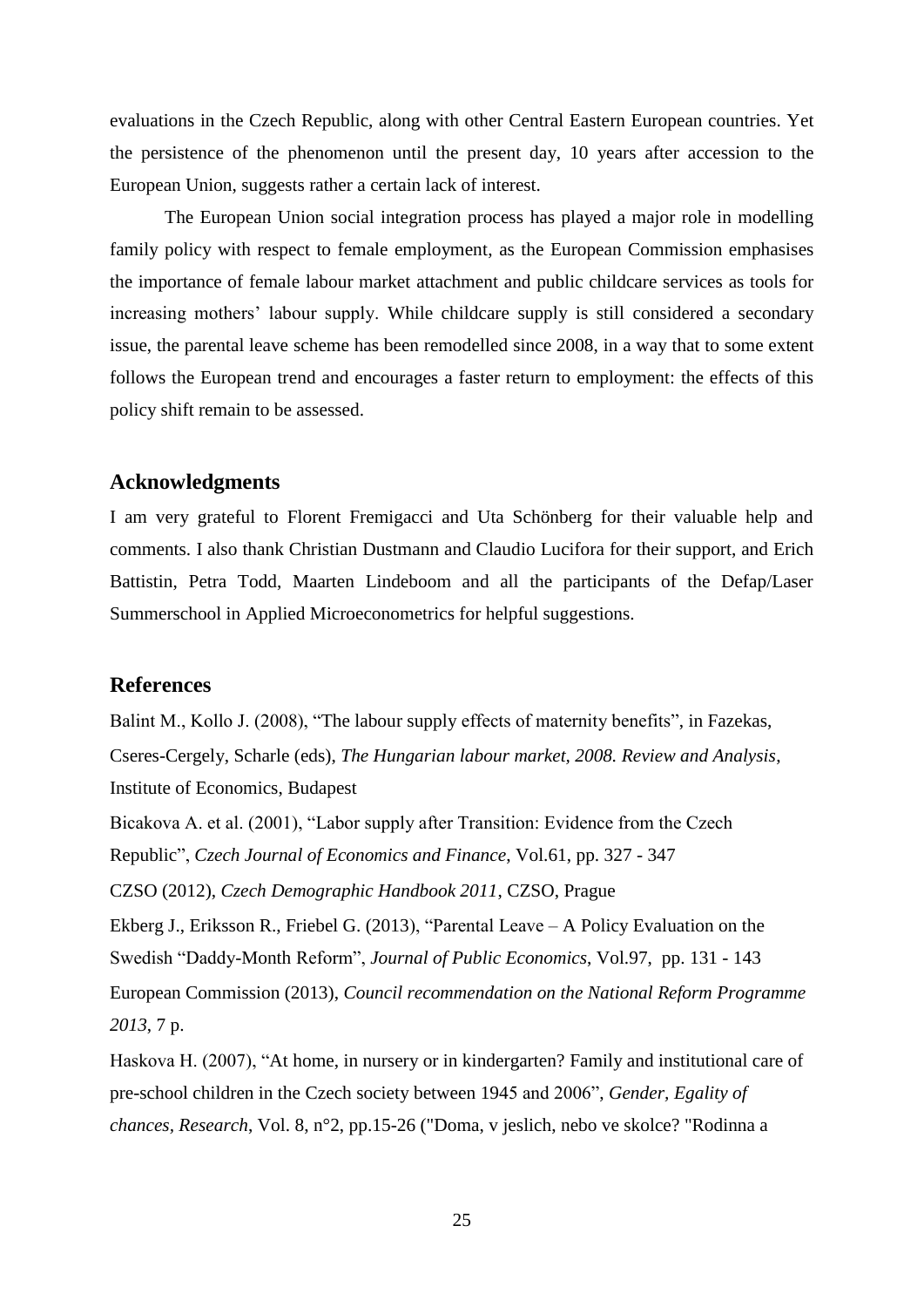institucionalni pece o predskolni deti v ceske spolecnosti 1945-2006, *Gender, rovne prilezitosti, vyzkum*)

Haskova H., Uhde Z. (eds.) (2011), *Women and Social Citizenship in Czech Society: Continuity and Change*, Institute of Sociology, AS CR, 245 p.

Kaliskova K., Munich D. (2012), *Czech women: untapped potential*, CERGE-EI, 15 p. Kaliskova K. (2014), "Family Taxation and the Female Labor Supply: Evidence from the Czech Republic", *Labour Economics*, Vol.30, pp 234-244

Kucharova V., Svobodova K. (2006), *Network of day-care facilities for pre-school-age children in the Czech Republic*, Report of the Research Institute for Labour and Social Affairs (RILSA), 57 p.

Kucharova V. et al. (2009), *Day care for children of pre-school and early-school age*, Report of the Research Institute for Labour and Social Affairs (RILSA), 214 p.

Lalive R., Zweimüller J. (2009), "Does Parental Leave Affect Fertility and Return-to-Work? Evidence from Two Natural Experiments", *Quarterly Journal of Economics*, Vol.24, n°3, pp. 1363-1402

Lalive R., Schlosser A., Steinhauer A., Zweimüller J. (2014), "Parental Leave and Mothers' careers: The Relative Importance of Job Protection and Cash Benefits", *Review of Economic Studies*, Vol.81, pp.219-265

Lockshin M. (1999): "Household Child Care Choices and Women's Work Behavior in Russia", Policy Research Working Paper #2206, The World Bank, 35 p.

Moschion J. (2010), "Reconciling Work and Family Life: The Effect of the French Paid Parental Leave", *Annals of Economics and Statistics*, n°99/100, pp. 217-246

Piketty T. (2005), "L'impact de l'allocation parentale d'éducation sur l'activité féminine et la fécondité en France, 1982-2002", *Les Cahiers de l'INED*, vol. 156, pp. 79-109

Potucek M. (2001), "Czech social reform after 1989: concepts and reality", *International social security review*, Vol. 54, n°3, pp. 81 - 105

Ruhm C.J. (1998), "The Economic Consequences of Parental Leave Mandates: Lessons from Europe", *Quarterly Journal of Economics*, n°113, pp. 285-317

Saxonberg S. (2013), "From Defamilialization to Degenderization: Toward a New Welfare Typology", *Social Policy & Administration*, Vol. 47, pp. 26-49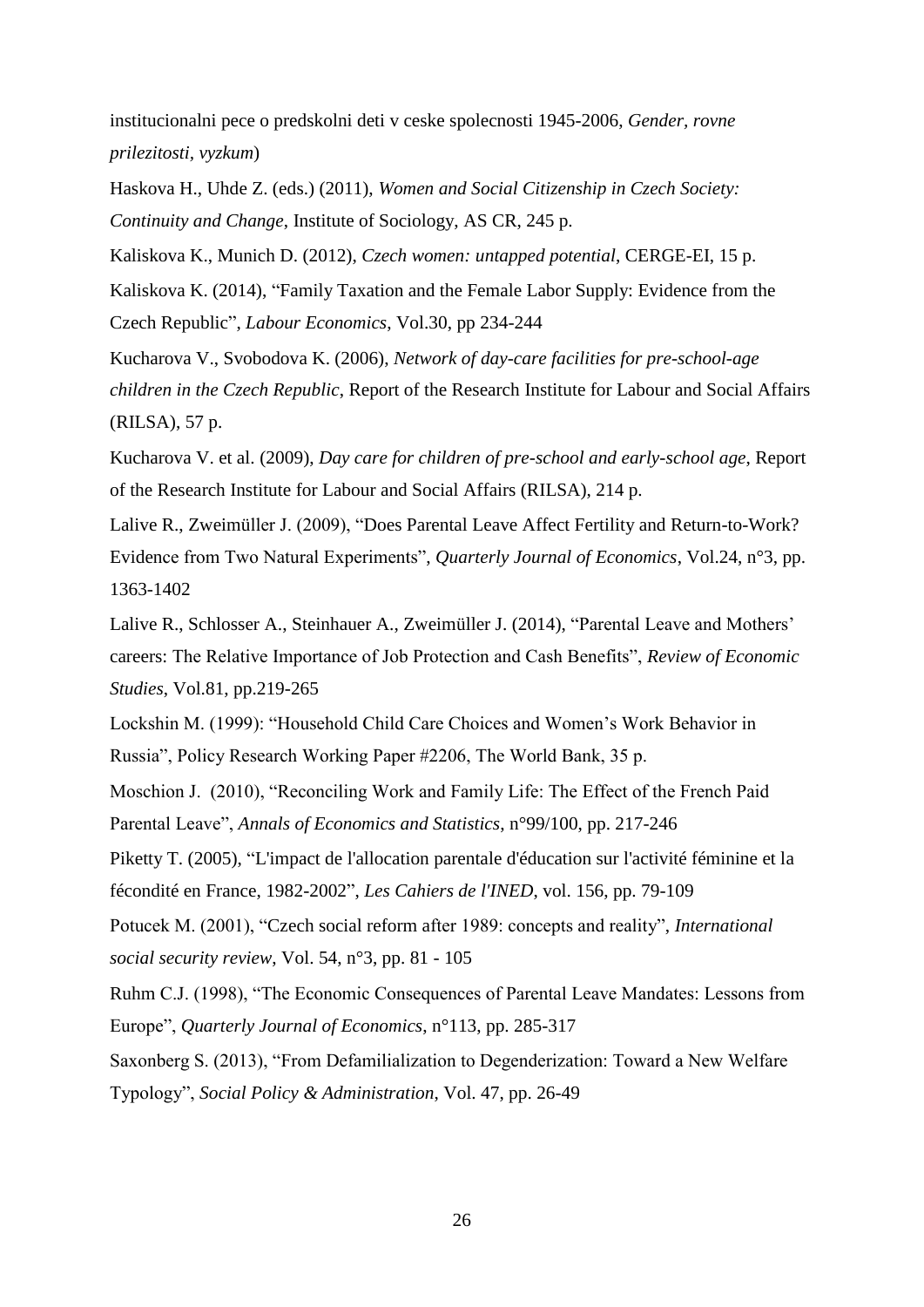Schönberg U., Ludsteck J. (2014), "Expansions in Maternity Leave Coverage and Mothers' Labor Market Outcomes after Childbirth", *Journal of Labor Economics*, Vol. 32, n°3, pp. 469-505

Sobotka T. et al. (2008), "Czech Republic : A rapid transformation of fertility and family behaviour after the collapse of state socialism", *Demographic Research*, n°19, pp. 403 – 454

Svejnar J. (1999), "Labor Markets in the Transitional Central and East European Economies",

in Ashenfelter O., Card D., *Handbook of Labor Economics*, Vol. 3b, pp. 2810-2857

Thévenon O. (2013), "Drivers of Female Labour Force Participation in the OECD", *OECD Social, Employment and Migration Working Papers*, n°145, 56 p.

Todd P. (2012), "Effectiveness of interventions aimed at improving women's employability and quality of work: a critical review", Policy Research Working Paper Series 6189, The World Bank, 78 p.

Vecernik P. (1993), "Escaping from socialist paternalism: Social policy reform in the Czech Republic", *Czech Sociological Review*, Vol. 1, n°3, pp. 149-172

## **Appendix**



FIGURE A. EMPLOYMENT GAP – WOMEN WITH CHILDREN UNDER 6 YEARS OLD

*Note:* The maternal employment gap is defined as the difference in employment rates between women with and without children of pre-school age. *Source*: EU Labour Force Survey, in European Commission Indicators for monitoring the Employment Guidelines (2010)